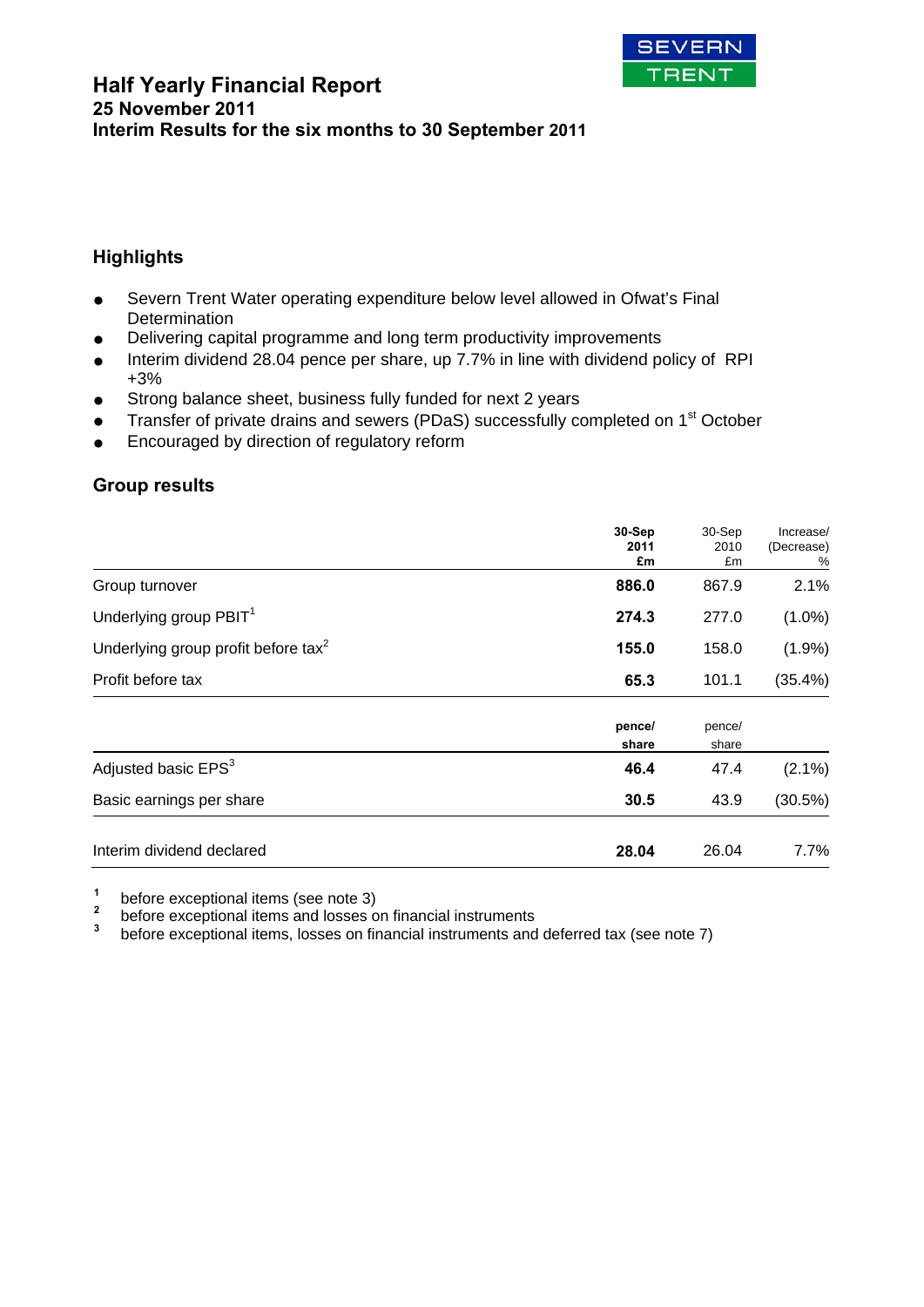## **Tony Wray, Chief Executive Severn Trent Plc, said:**

"We have delivered a solid set of results for the half year. Group revenue was up 2% period on period with underlying group PBIT down slightly, reflecting increased investment in our networks in Severn Trent Water.

We remain focused on improving the services from our networks. We have increased our network replacement activity underpinning our plans to improve network serviceability, supply availability and unplanned interruptions. We are maintaining our leakage activity levels following the severity of the last three winters.

The transfer of private drains and sewers has gone smoothly and we will provide an overview of activity and expenditure levels at our year end.

We remain committed to our dividend policy of RPI +3% growth per annum for the remainder of AMP5.

We welcome Ofwat's latest publication for a risk based approach to regulation which aligns to the ideas we have previously published in our Changing Course document."

## **Enquiries:**

| Tony Wray<br><b>Chief Executive</b>              | Severn Trent Plc              | 0207 353 4200 (on the day)<br>02477 715000 |
|--------------------------------------------------|-------------------------------|--------------------------------------------|
| Mike McKeon<br><b>Finance Director</b>           | Severn Trent Plc              | 0207 353 4200 (on the day)<br>02477 715000 |
| John Crosse<br><b>Head of Investor Relations</b> | Severn Trent Plc              | 0207 353 4200 (on the day)<br>02477 715000 |
| Rob Salmon<br><b>Head of Communications</b>      | Severn Trent Plc              | 0207 353 4200 (on the day)<br>02477 715000 |
| Anastasia Shiach/Martha Kelly                    | <b>Tulchan Communications</b> | 0207 353 4200                              |

## **Interim Results Presentation and Webcast**

There will be a presentation of these results at 9:30am on Friday 25 November 2011 at the offices of Herbert Smith, Exchange House, Primrose Street, London EC2A 2HS. This presentation will be available as a simultaneous webcast on the Severn Trent website (www.severntrent.com) and will remain on the website for subsequent viewing.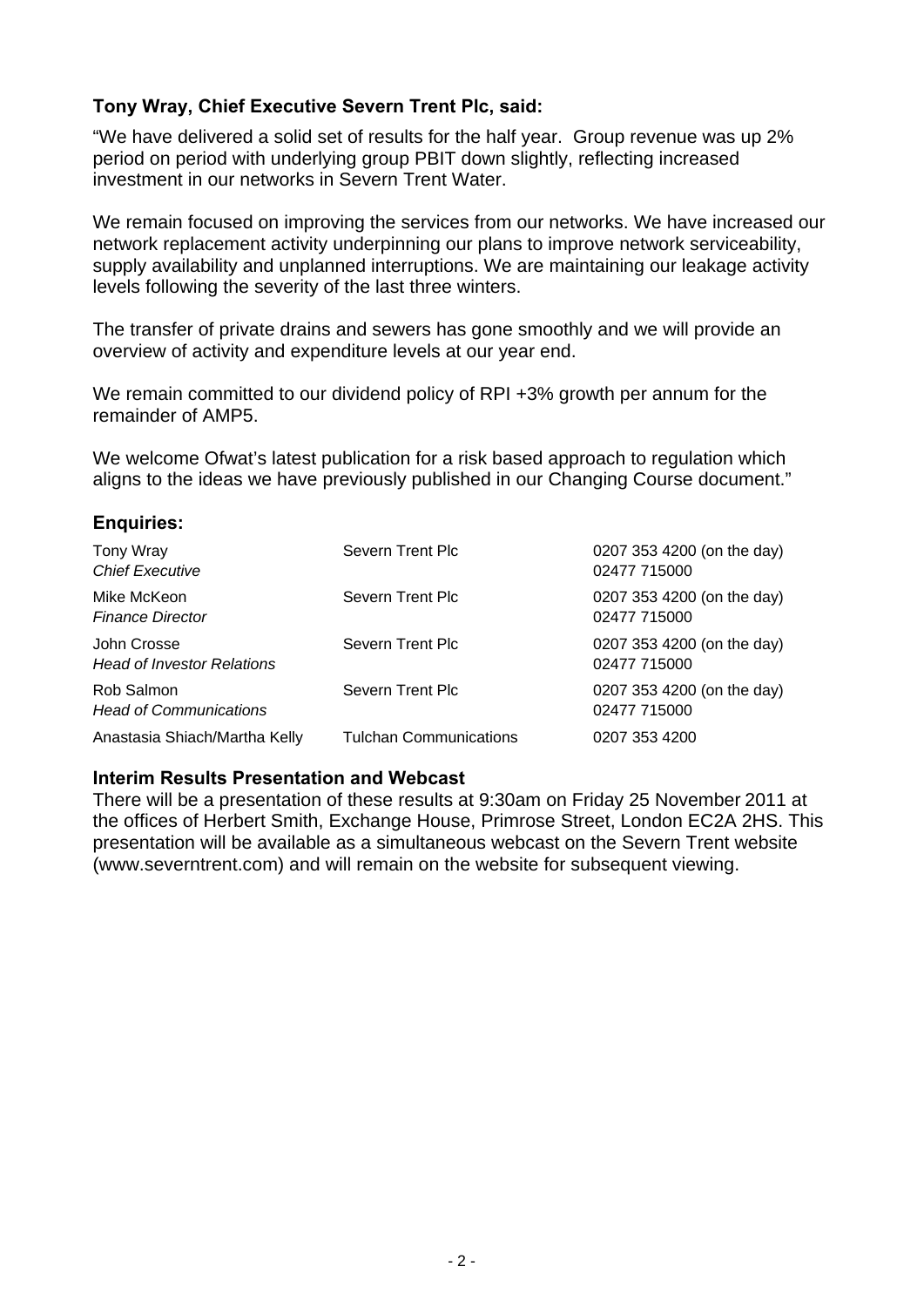# **Interim Management Report**

## **Operating Review**

## **Severn Trent Water**

Our focus remains on operational excellence and continuous improvement, delivering the highest service and environmental standards, value for customers and sustainable, progressive returns for our shareholders.

Customer consumption was broadly flat in the first six months of the year and with the allowed price increase of 4.7%, turnover was up by 4.7%. PBIT was broadly flat due to a higher level of planned infrastructure renewals and contractor expenditure, reflecting our increased capital investment and maintenance programmes.

Operational expenditure for the first half was in line with expectations and below the level allowed in the Final Determination, with total employment costs marginally ahead and a reduction in bad debts. Included in these costs was an 11% increase in quasi taxes, including the government's new Carbon Reduction Commitment (CRC) energy efficiency levy.

We successfully completed the transfer of some 37,000 km of private drains and sewers on 1<sup>st</sup> October, thanks to the hard work of our employees and contractors. We will provide an updated view of capital and operating expenditure impacts in May next year, as it is too early to draw any conclusions as initial job volumes have been at the low end of our assumptions.

Ofwat's new performance report for 2010-11, replacing the OPA (Operational Performance Assessment) revealed a number of areas for improvement that we had previously highlighted in our 2010/11 full year results. Since the end of March we have made good progress in a number of these areas, with improvements in unplanned interruptions and supply availability. Leakage reduction is on target year to date. However, as the winter approaches we will need to maintain our focus and already have additional resources in place to deal with the challenges the colder weather will present.

We were disappointed to see customer complaints rise by 16% last year, as the Consumer Council for Water (CCW) report in September confirmed. Within this number about 40% of the complaints we received came during the colder winter months (with December 2010 being the coldest on record), and a large number related to leaks, burst water mains and low pressure. All are of course frustrating for customers. CCW recognises that last year's extremely cold winter contributed to the rise in complaints and on a complaints per 1,000 customers basis, Severn Trent ranks fifth out of all Water and Sewerage Companies. We are however, not standing still and will continue to work to improve our customer service levels.

We recently completed our annual update of the benchmarks we use to assess our relative performance. Every year we expect to see and did see the benchmark comparators continue to make progress. This drives us continually to seek improvements to our operations, avoiding complacency. Compared to the position we reported for the end of March, there are three KPI's that have improved their ranking, first time call resolution for billing moves from median to upper quartile and employee motivation and sewage treatment consents move from lower quartile to median performance. Sector benchmarks for two KPIs have moved forward: customer written complaints and sewer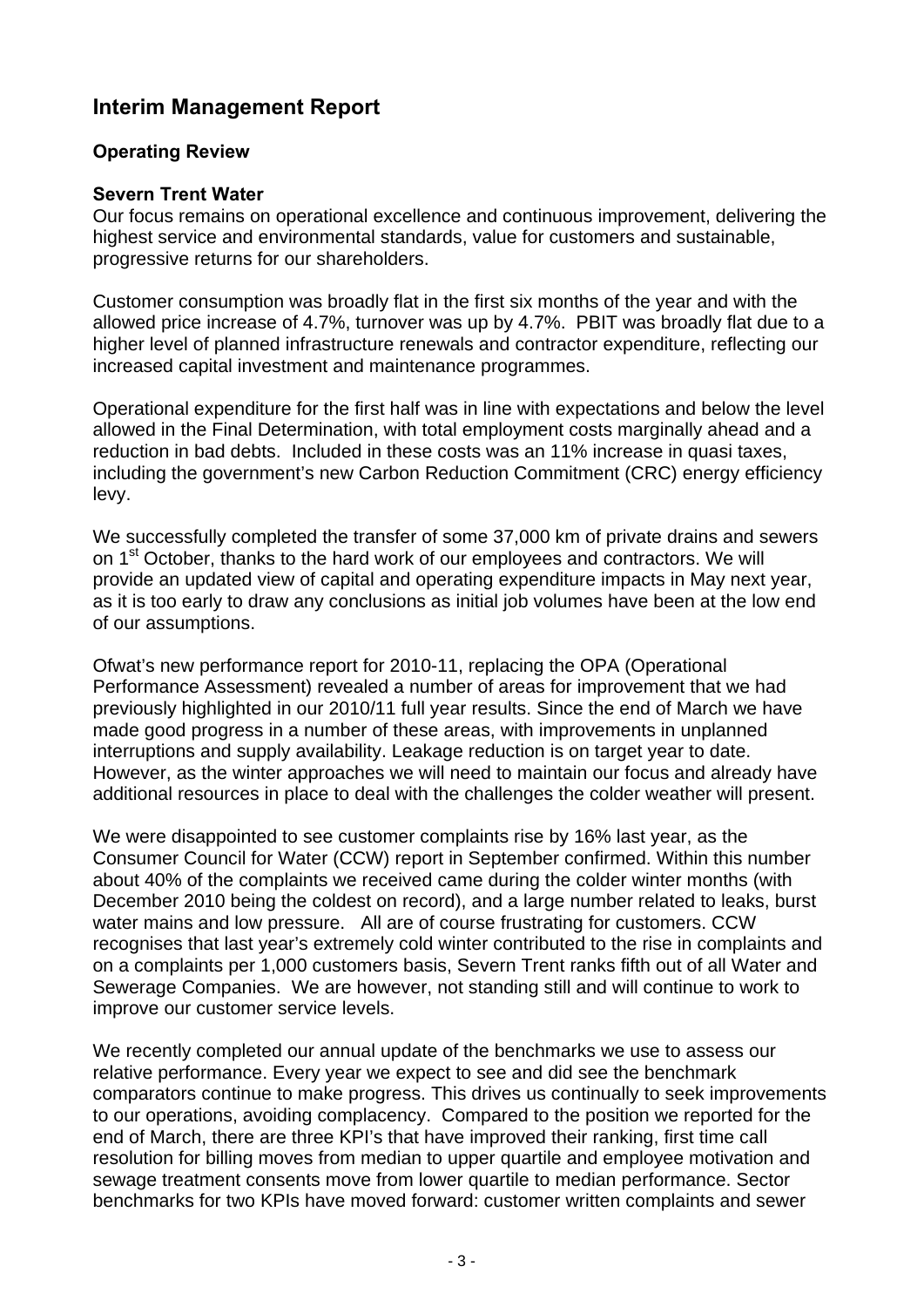flooding, resulting in our previously reported upper quartile performance now being restated as median. As last year was the first of AMP5, capex and opex KPIs could not be updated in May. These benchmarks are now available and our relative performance is median for opex and upper quartile for capex. Our updated performance is therefore 8 KPIs in the upper quartile, 8 in median and 2 KPIs in the lower quartile.

Our proactive approach to debt management and collections is reflected in the continuing reduction of the bad debt charge in the period to 2.2% of turnover, from 2.3% for the previous full year.

We continue to generate more of our power needs from our own renewable resources with 23.8% of our gross power coming from renewables in the first six months of this year compared with 22.3% in the prior period.

Depreciation was higher period on period due to £3.7million of accelerated depreciation related to an experimental sludge dryer.

Our capital programme remains on track at £450 million – £470 million for the full year and we are continuing to deliver planned efficiencies.

### **Severn Trent Services**

While the fundamental long term drivers in our markets remain strong, the first six months were a continuation of the challenging economic and operating environments we saw in the second half of last year, with both turnover and underlying PBIT lower period on period. Underlying PBIT was also impacted by £0.8 million as part of our previously announced investment expenditure in new products and longer term growth initiatives.

Challenging economic conditions were most clearly present in our Operating Services business in Italy. Here we have taken a provision of £21.9 million in exceptional charges, for the potential non recovery of our economic interest in an ATO service business outside Rome (Servizio Idrico Integrato S.c.p.a. or "SII"). This business has been seeking to refinance loans and shareholder advances in the banking market and was close to concluding an arrangement before the end of September. However, this arrangement has now been taken over by events in the wider Italian economy. We have therefore taken the prudent decision to provide against our economic exposure in this case. The underlying ATO business remains sound, but longer term financing remains elusive at this time. We continue to support the ATO in seeking a longer term solution which we believe will be possible when economic conditions in Italy improve. In these circumstances we have not currently invested in further resources to support future market growth in Italy.

Operating services in the US experienced market conditions consistent with those seen in the second half of last year, which led to both revenues and underlying PBIT being lower period on period. The UK delivered a good first half performance, with growth in revenues and underlying PBIT period on period.

In Water Purification Products, the first half was challenging, with both revenues and underlying PBIT lower period on period, primarily driven by delays to shipments of deep bed and membrane filtration products. Shipments of disinfection products, in particular our ClorTec® on site hypochlorite units, were also impacted. However, and in part due to these delays, the order book in September was in excess of £65 million (\$100 million),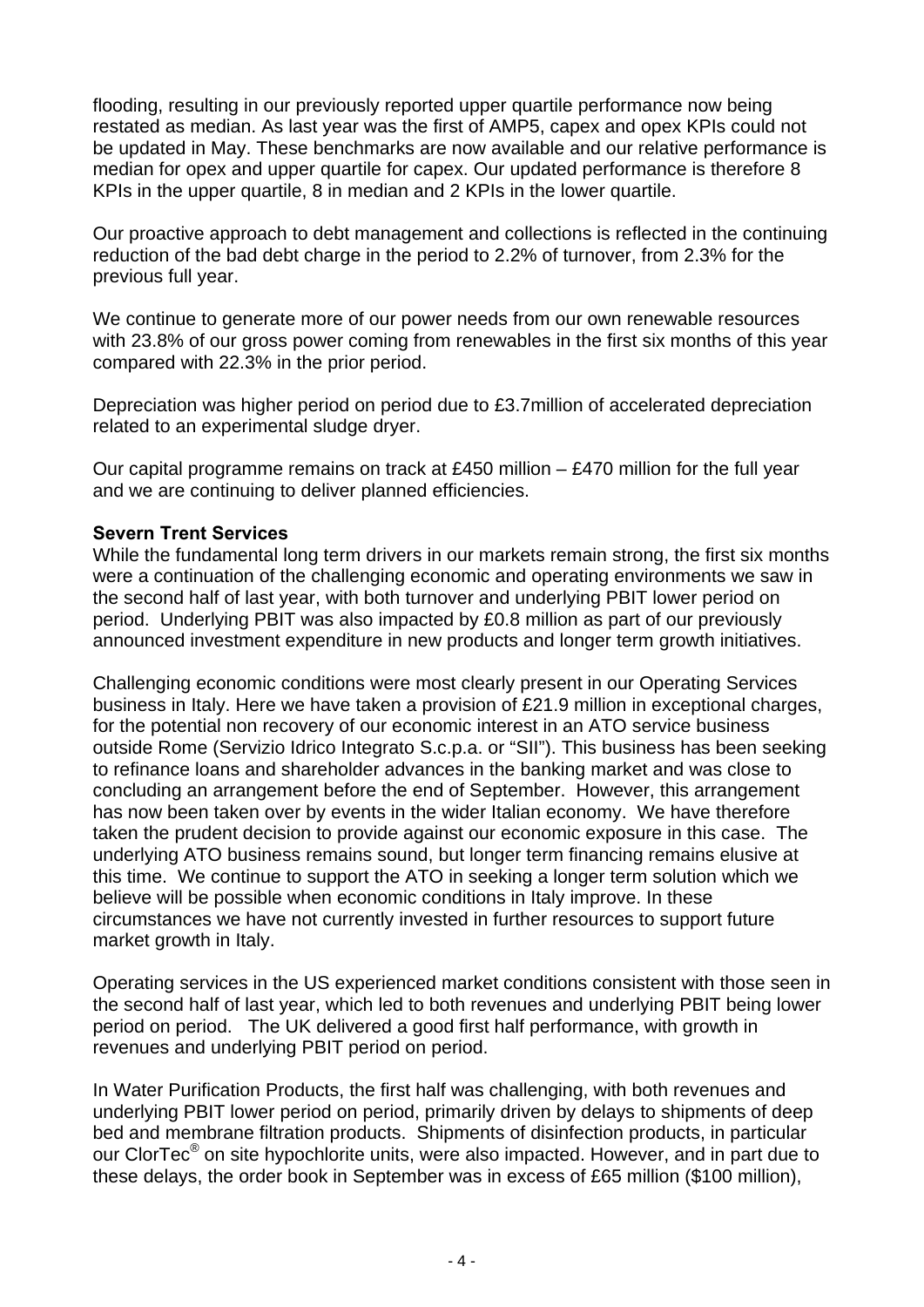our highest level in over a year. At present >60% of the order book is scheduled to ship this financial year, supporting our current belief in a better second half in this area.

On future product and market development, with Type Approval now received for our BALPURE<sup>®</sup> product range, our investments and bid activity has increased. We have established sales representatives in the UK, Japan, Middle East and Korea and Singapore in progress. We currently have an order for four units totalling £3 million and the first commercial ship with our BALPURE<sup>®</sup> unit was completed in Japan and delivered to the ship owner in September.

## **Pensions**

In May we announced to our employees that we would consult on changes to the Severn Trent pension schemes to develop a sustainable, better-balanced pension provision for all employees in the future. Following a 90 day constructive and transparent consultation with our employees, we anticipate closing the current Severn Trent defined benefit schemes to future benefit accrual in March 2015, the end of AMP5, while protecting existing benefits built up. We plan to introduce a new universal defined contribution scheme for all employees from April 2012. We believe this outcome strikes a balance between safeguarding what individuals have already earned to date and allowing Severn Trent to better manage pension scheme volatility, finance employees' pensions into the future and continue to build a sustainable business.

## **Group Financial Performance**

In this Interim Results Announcement PBIT is profit before interest and tax; underlying PBIT is PBIT excluding exceptional items as set out in note 3.

Group turnover was £886.0 million (£867.9 million), an increase of 2.1% over the same period last year. Underlying group PBIT remained broadly at the same level as last year. The primary factors affecting turnover and underlying PBIT are described in the commentary on Severn Trent Water and Severn Trent Services below.

There were net exceptional charges of £19.5 million (£6.2 million). Group PBIT decreased 5.9% to £254.8 million (£270.8 million).

## **Severn Trent Water**

Turnover in Severn Trent Water increased by 4.7% in 2011/12, to £735.0 million. Sales prices increased by 4.7% (including inflation) from 1 April 2011 and consumption was broadly flat.

Underlying PBIT was up by 0.1% on the same period last year, to £272.9 million. Direct operating costs increased by £17.8 million (see below), there was an increase in infrastructure renewals expenditure of £13.8 million and depreciation increased by £1.3 million including £3.7 million in respect of the write off of an experimental sludge dryer.

Employment costs increased by 1.7% to £97.9 million as headcount was stable and the average employee cost increased by 1.6%. Hired and contracted costs increased by £3.6 million to £66.2 million. Raw materials and consumables at £23.6 million were 4.4% higher than the same period in the prior year. Bad debts were 7.2% lower at £15.5 million, representing 2.2% of turnover (2010/11: 2.3%). An increase of only £0.9 million in power costs to £23.9 million reflected the success of our strategy of fixing these costs through our supply contract and by using energy swaps. Quasi taxes, which comprise rates, service charges and the CRC, increased by £5.5 million to £53.0 million, mainly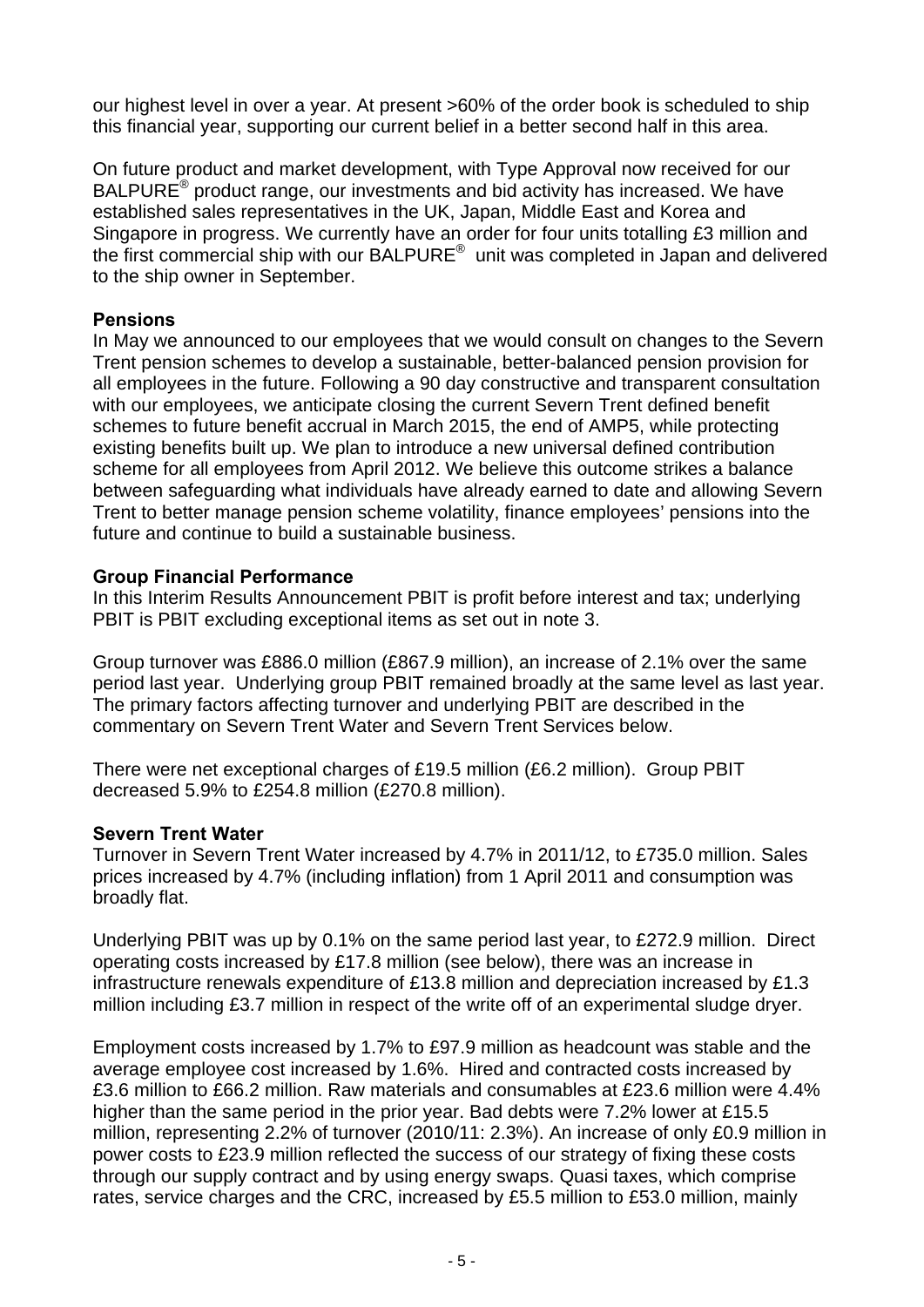due to the introduction of the CRC. Other operating costs increased by £1.5 million to £20.8 million. Labour and related overheads capitalised were £4.5 million lower than in the first half of 2011/12.

During the period, Severn Trent Water invested £197.4 million (UK GAAP, gross) in fixed assets and maintaining and improving its infrastructure network. Included in this total was net infrastructure maintenance expenditure of £52.1 million, charged to the income statement under IFRS.

## **Severn Trent Services**

| Six months ended 30 September        | 2011<br>£m | 2010<br>£m | Increase/<br>(decrease)<br>% |
|--------------------------------------|------------|------------|------------------------------|
| <b>Turnover</b>                      |            |            |                              |
| Services as reported                 | 160.0      | 172.0      | $(7.0\%)$                    |
| In constant currency                 | 160.0      | 165.5      | (3.3%)                       |
| <b>PBIT before exceptional items</b> |            |            |                              |
| Services as reported                 | 6.5        | 13.0       | $(50.0\%)$                   |
| In constant currency                 | 6.5        | 12.5       | (48.0%)                      |

Reported turnover in Severn Trent Services at £160.0 million in the period was down 7.0% on the same period last year and reported underlying PBIT decreased by 50.0% to £6.5 million.

After adjusting for the impact of exchange rate fluctuations, turnover on a constant currency basis was down 3.3% and underlying PBIT measured on the same basis was down 48.0%.

## **Corporate and Other**

Corporate and Other incurred a net charge before interest, tax and exceptional items of £6.3 million (net charge of £6.6 million). This segment includes the activities of the group's captive insurance company which insures Severn Trent group risks only and does not write any external business.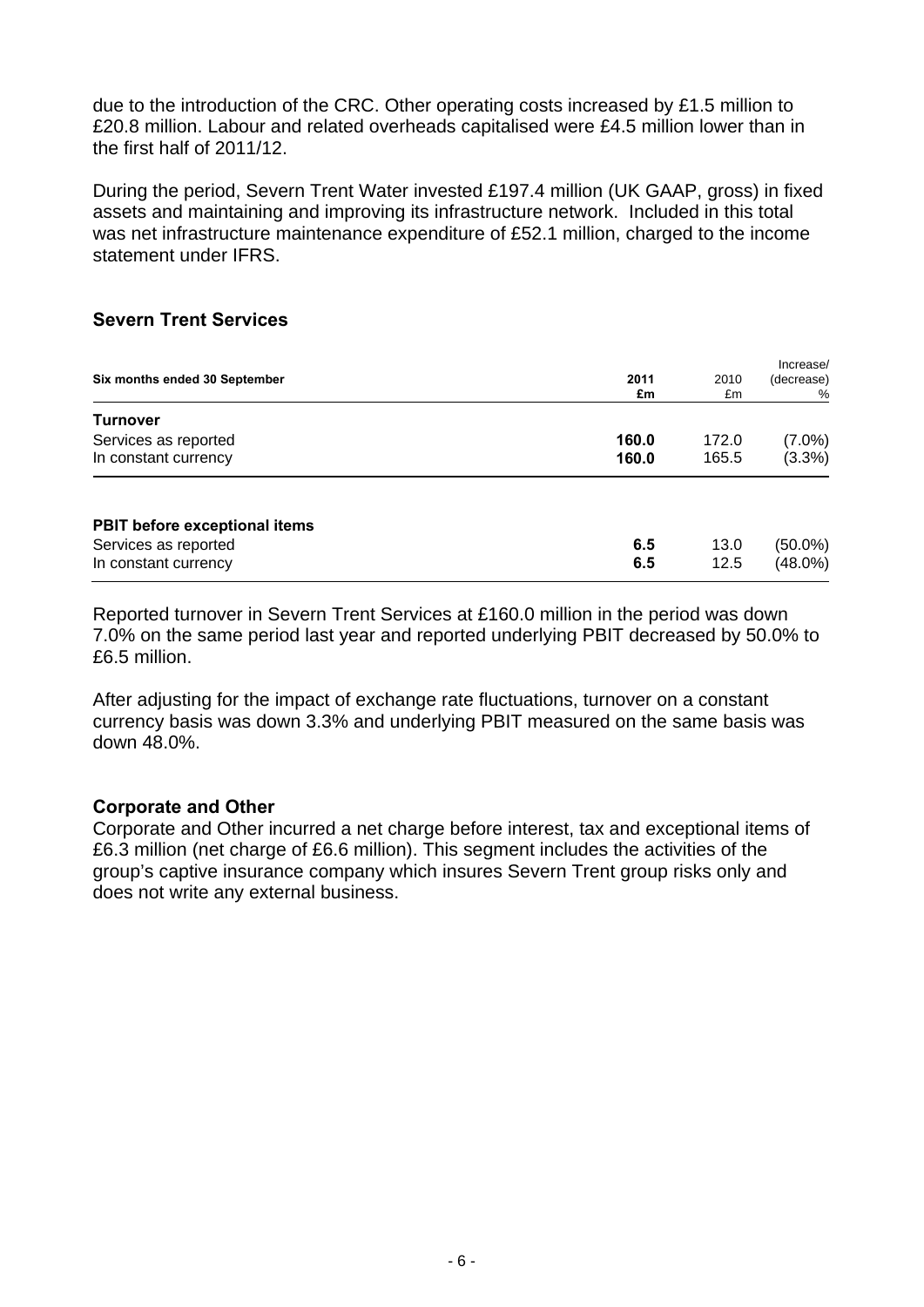## **Exceptional items**

There was a net exceptional operating charge in the six months to 30 September 2011 of £19.5 million (£6.2 million)

Severn Trent Water's ongoing programme to restructure and realign the business resulted in an exceptional charge of £3.6 million (2010: £6.2 million).

Severn Trent Services recorded an exceptional provision of £21.9 million against accounts receivable from SII, an associate company in Italy. The group had granted extended credit on the accounts receivable as a form of shareholder advance to provide part of SII's capital in anticipation of an external refinancing, which has not been successful to date.

Provisions amounting to £6.0 million, that had been established in Corporate in relation to risks arising from terminated operations, were released as they were no longer required.

## **Net finance costs**

The group's net finance costs were £119.4 million, compared to £119.1 million in the prior period. Higher inflation has led to higher borrowing costs on index linked debt but this was largely offset by lower net finance costs on pension obligations.

## **Losses on financial instruments**

The group uses financial derivatives solely to hedge risks associated with its normal business activities including:

- Exchange rate exposure on borrowings denominated in foreign currencies;
- Interest rate exposures on floating rate borrowings; and
- Exposures to increases in electricity prices.

Accounting rules generally require that these derivatives are revalued at each balance sheet date and, unless the strict criteria for cash flow hedge accounting are met, the changes in value are taken to the income statement. If the risk that is being hedged does not impact the income statement in the same period then an accounting mismatch arises from the hedging activities and there is a net charge or credit to the income statement.

Over the lives of the derivatives, these mismatches are expected to net out. Furthermore, the changes in value that are recorded during the lives of the derivatives do not represent cash flows.

Therefore the group presents adjusted earnings figures that exclude these non-cash items. An analysis of the amounts charged to the income statement in the period is presented in note 4 to the financial statements.

## **Profit before tax**

Underlying group profit before tax decreased by 1.9% to £155.0 million (£158.0 million). Group profit before tax was £65.3 million (£101.1 million).

## **Taxation**

The total tax credit for the period was £7.0 million (credit of £3.4 million), of which current tax represented a charge of £43.9 million (£44.0 million) and deferred tax was a credit of £16.4 million (credit of £13.6 million) excluding an exceptional credit of £34.5 million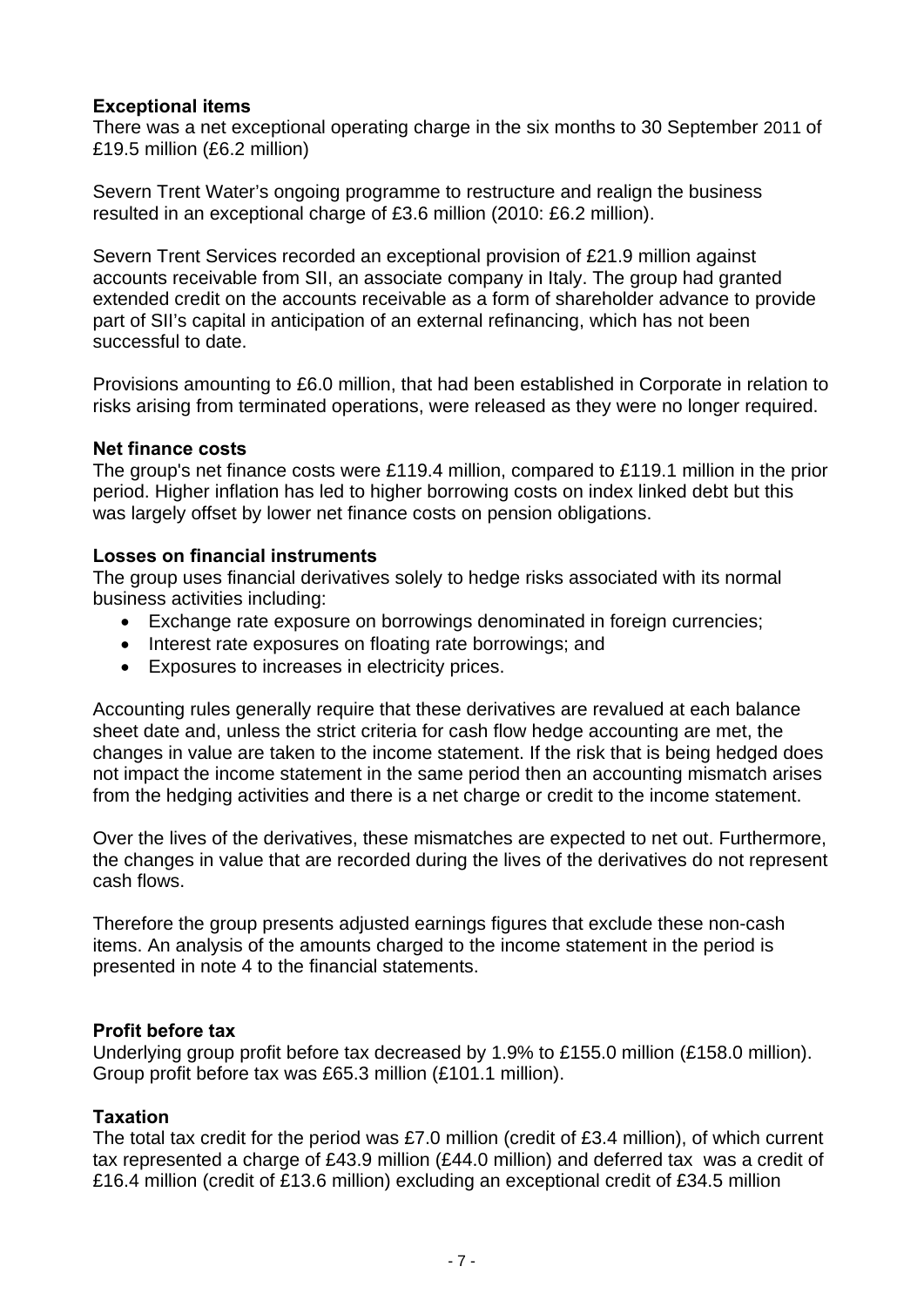arising from the reduction in corporation tax rate from 26% to 25% with effect from 1 April 2012.

The effective rate of current tax, excluding prior year charges and exceptional items, calculated on profit before tax, exceptional items and losses on financial instruments was 29.1% (27.8%).

Going forward, we expect the effective current tax rate for the full year 2011/12 to be in the range of 26% to 27%.

### **Profit for the period and earnings per share**

Profit for the period was £72.3 million (£104.5 million)

Basic earnings per share were 30.5 pence (43.9 pence). Adjusted basic earnings per share (before exceptional items, losses on financial instruments and deferred tax) were 46.4 pence (47.4 pence), see note 7.

## **Cash flow**

| Six months ended 30 September        |              | 2011<br>£m | 2010<br>£m            |
|--------------------------------------|--------------|------------|-----------------------|
| Cash generated from operations       |              | 475.6      | 478.2                 |
| Net capital expenditure              |              | (150.1)    | (198.5)               |
| Net interest paid                    |              | (83.2)     | (80.7)                |
| Tax paid                             |              | (35.5)     | (24.7)                |
| Other cash flows                     |              | (0.3)      | (1.3)                 |
| Free cash flow                       |              | 206.5      | 173.0                 |
| <b>Dividends</b>                     |              | (92.5)     | (107.8)               |
| Issue of shares                      |              | 3.9        | 4.0                   |
| Purchase of own shares               |              | (1.8)      | (2.0)                 |
| Change in net debt from cash flows   |              | 116.1      | 67.2                  |
| Non cash movements                   |              | (6.1)      | (29.1)                |
| Change in net debt                   |              | 110.0      | 38.1                  |
| Net debt as at 1 April               |              | (3,868.8)  | (3,761.4)             |
| Net debt as at 30 September          |              | (3,758.8)  | (3,723.3)             |
| Net debt comprises:                  |              |            |                       |
|                                      | 30 September |            | 31 March 30 September |
|                                      | 2011         | 2011       | 2010                  |
| Cash and cash equivalents            | 412.6        | 315.2      | 443.9                 |
| Borrowings - current liabilities     | (85.5)       | (23.9)     | (58.8)                |
| Borrowings - non-current liabilities | (4, 271.6)   | (4,320.5)  | (4,268.8)             |
| Cross currency swaps hedging debt    | 185.7        | 160.4      | 160.4                 |
| Net debt                             | (3,758.8)    | (3,868.8)  | (3,723.3)             |

Cash generated from operations was £475.6 million (£478.2 million). Capital expenditure net of grants and proceeds of sales of fixed assets was £150.1 million (£198.5 million). Net interest paid increased to £83.2 million (£80.7 million).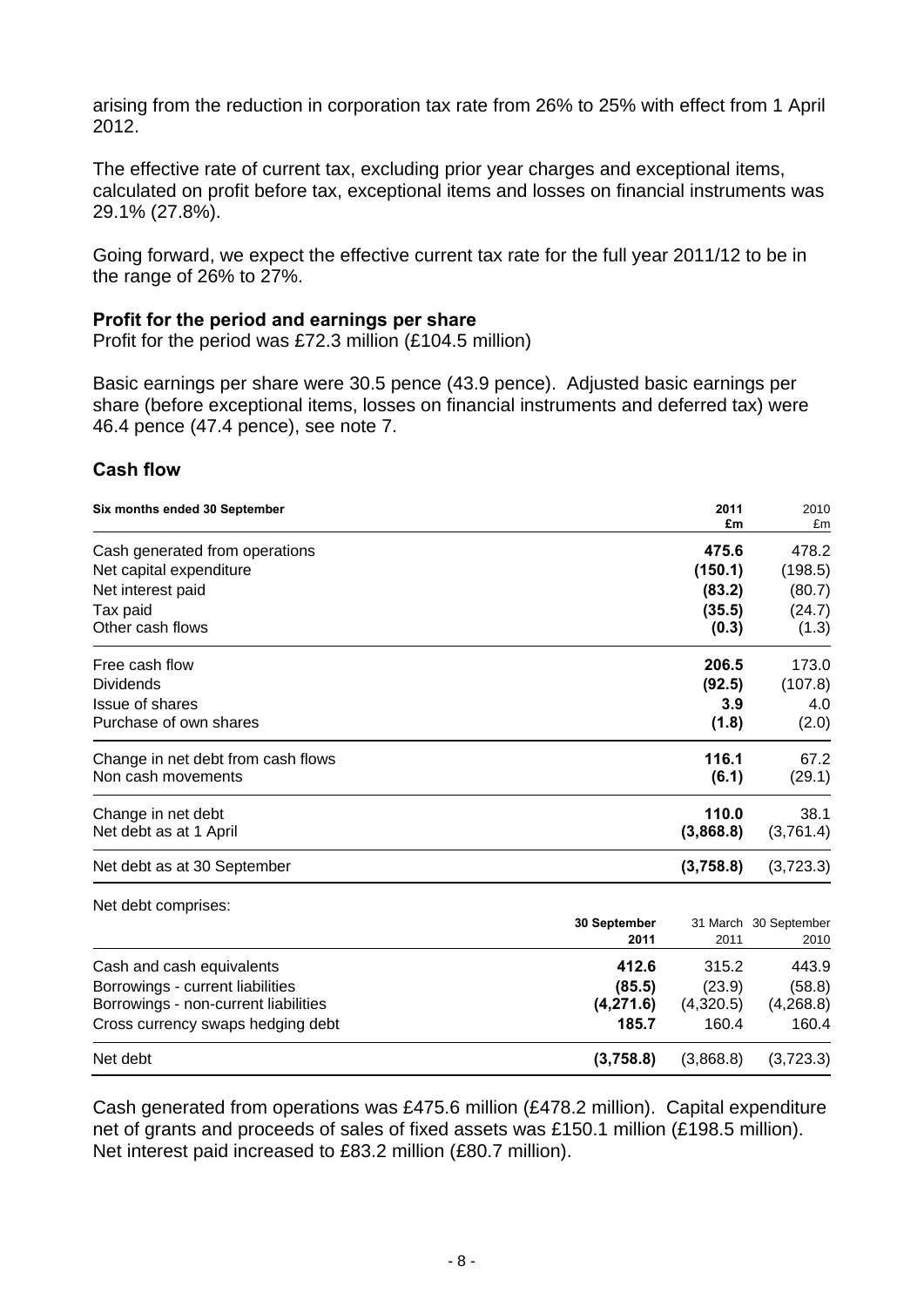Net debt at 30 September 2011 was £3,758.8 million (31 March 2011 £3,868.8 million). Balance sheet gearing (net debt/net debt plus equity) at the half year was 79.5% (31 March 2011 77.1%). Net debt, expressed as a percentage of forecast Regulatory Capital Value at 31 March 2012 was 54% (56%). The group's net interest charge, excluding losses on financial instruments and net finance costs from pensions, was covered 3.4 times (3.6 times) by profit before interest, tax, depreciation and exceptional items, and 2.3 times (2.4 times) by underlying PBIT.

## **Pensions**

The group operates two defined benefit pension schemes, of which the Severn Trent Pension Scheme (STPS) is by far the largest. Formal triennial actuarial valuations and funding agreements were last undertaken for the STPS as at 31 March 2010.

On an IAS 19 basis, the estimated net position (before deferred tax) of all of the group's defined benefit pension schemes was a deficit of £388.1 million as at 30 September 2011. This compares to a deficit of £292.1 million as at 31 March 2011. The movements in the net deficit were:

|                               | Defined benefit<br>obligations<br>£m | Fair value of<br>plan assets<br>£m | Net deficit<br>£m |
|-------------------------------|--------------------------------------|------------------------------------|-------------------|
| At 1 April 2011               | (1,765.5)                            | 1,473.4                            | (292.1)           |
| <b>Employer contributions</b> |                                      | 18.4                               | 18.4              |
| Employee contributions        | (2.9)                                | 2.9                                |                   |
| Benefits paid                 | 36.0                                 | (36.0)                             |                   |
| Current service cost          | (12.1)                               |                                    | (12.1)            |
| Net finance cost              | (48.4)                               | 50.3                               | 1.9               |
| Actuarial gains and losses    | 0.8                                  | (105.0)                            | (104.2)           |
| At 30 September 2011          | (1,792.1)                            | 1,404.0                            | (388.1)           |

On an IAS 19 basis, the funding level has decreased to 78% (2010: 83%).

## **Treasury management**

At 30 September 2011 the group had £412.6 million in cash and cash equivalents. On 18 October 2011 the group signed a new five year £500 million credit facility with 11 banks. This facility may be extended by agreement with the banks for a further 2 years. Average debt maturity is around 15 years.

The group has interest rate swaps in place to manage the interest rate risk arising from its anticipated borrowing requirements for the remainder of AMP5.

Cash is invested in deposits with highly rated (A+) banks and liquidity funds and the list of counterparties is regularly reviewed and reported to the Board.

The group's policy for the management of interest rate risk requires that not less than 45% of the group's borrowings should be at fixed interest rates, or hedged through the use of interest rate swaps or forward rate agreements. At 30 September 2011, interest rates for some 73% of the group's net debt of £3,758.8 million were so fixed. The effective interest rate, including index linked debt, for the period to September 2011 was 6.3% (2010: 6.2%). The effective cash cost of interest excluding the RPI uplift on index linked debt was 5.0% (2010: 4.9%).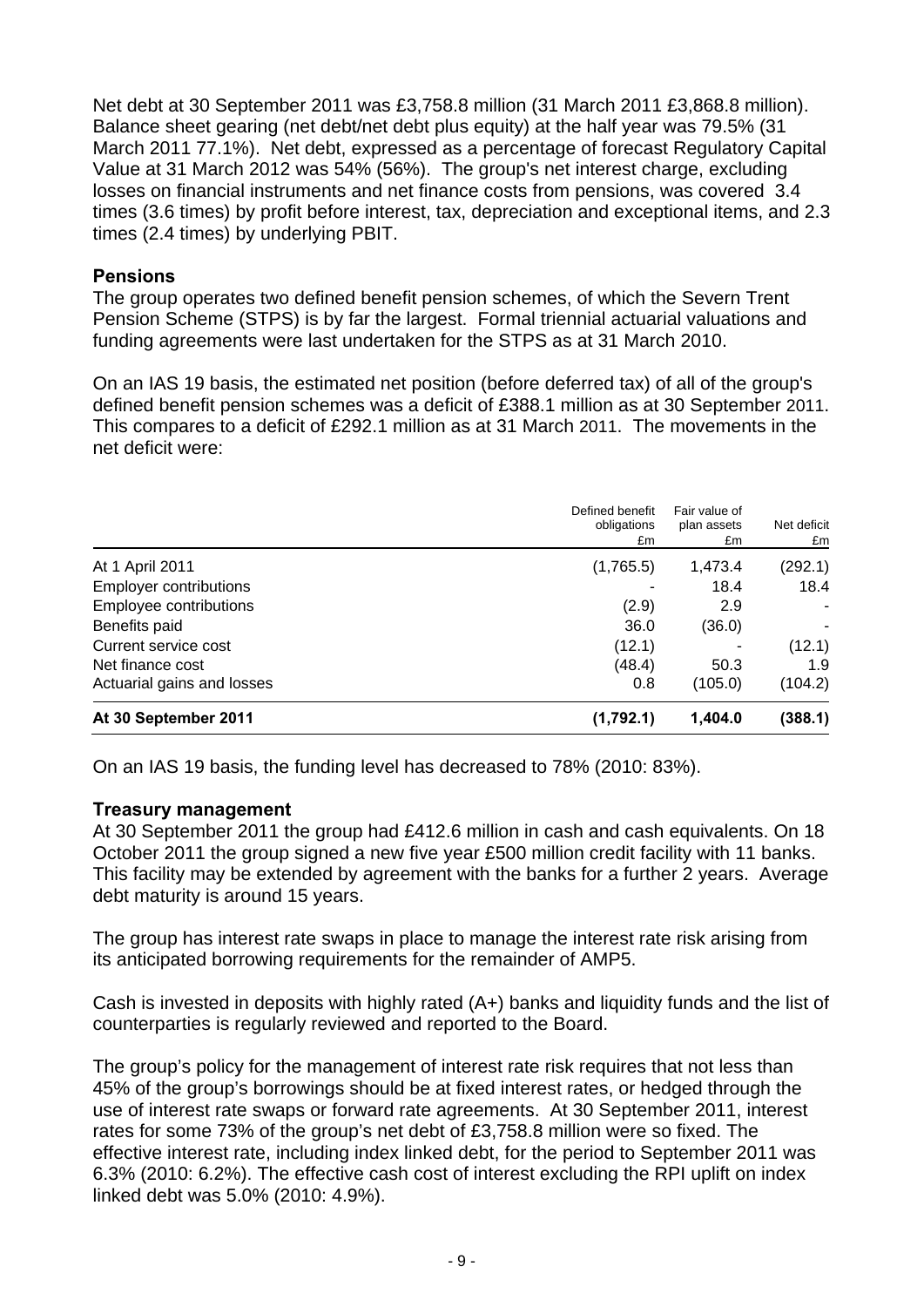The group manages its electricity costs through a combination of forward price contracts and financial derivatives. All of our power requirements for the first four years of AMP5 and some of the remaining year have been hedged in this way, at prices below those allowed in the final determination.

The group continues to target a strong, flexible and sustainable balance sheet structure, which is reviewed on a regular basis, and believes that the planned investment programme for AMP5 and new dividend policy are commensurate with an investment grade credit rating.

## **Exchange rates**

The trading results of overseas subsidiaries are translated to sterling at the average rate of exchange ruling during the period and their net assets are translated at the closing rate on the balance sheet date. The impact of changing exchange rates on the subsidiaries trading results was immaterial.

## **Dividends**

We remain committed to our dividend policy of RPI +3% growth per annum for the remainder of AMP5. Therefore the Board has declared an interim ordinary dividend of 28.04p per share (2010: 26.04p per share), which will be paid on  $13<sup>th</sup>$  January 2012 to shareholders on the register at 2<sup>nd</sup> December 2011.

## **Regulatory Update**

Our June publication "Changing Course through Water Trading" set out our views on how a trading regime could practicably be introduced, and we have been very pleased with the response received and the engagement we have had with many stakeholders. We look forward to the Government White Paper planned for next month, and to engage further with stakeholders to help shape these ideas.

We welcome Ofwat's most recent consultation "Regulatory compliance – a proportionate and targeted approach", proposing a risk based approach where companies are more accountable for managing their own risks and legal and regulatory obligations, and more responsive to customers expectations.

Ofwat's stated intention is for a more targeted and proportionate regulatory approach, with a 'lighter touch' approach for compliant companies and a 'full force' approach for consistently non compliant companies. We believe this will lead to better decision making, a greater focus on high level outcomes that customers want, and greater innovation from companies, although we need to guard against the possibility of excessive investigations.

Reducing the regulatory burden of regular reporting and holding companies to account for results and not the processes adopted to ensure regulatory compliance, are also aims we support. Ofwat also suggests a move to a set of performance indicators covering customer experience, reliability and availability, environmental impact and finance, to help stakeholders monitor company performance and hold them to account. Severn Trent has published a set of 20 such KPIs since June 2007 and this is a development we would encourage.

Of the six changes we suggested in "Changing Course, delivering a sustainable future for the water industry in England and Wales" in April 2010, we are encouraged to see developments in a number of areas – improvements in the price setting process,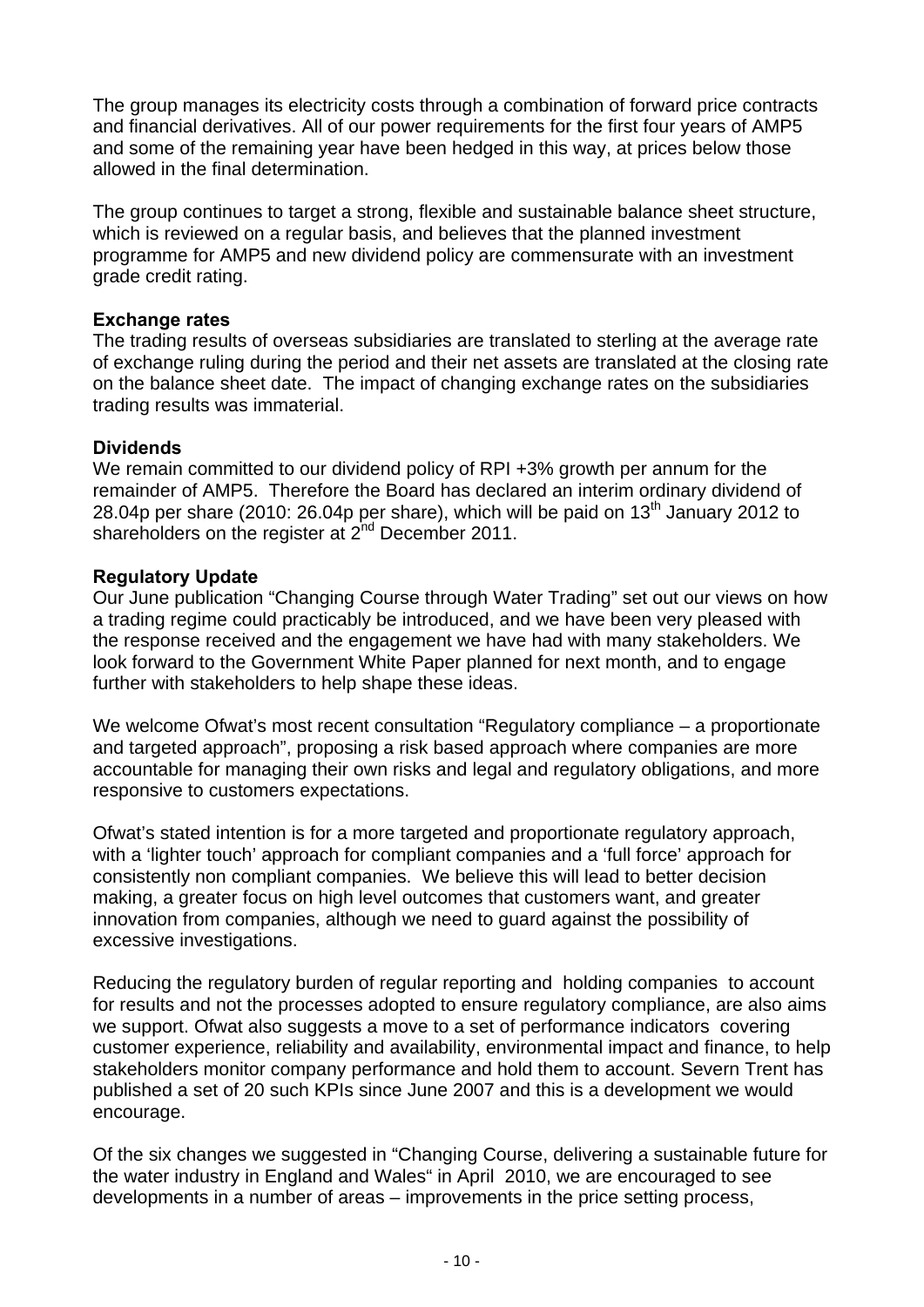companies driving innovation, the recognition of the need for water trading and greater involvement of customers in determining future outcomes - reflected in Ofwat's consultations.

### **Principal risks and uncertainties**

As set out in the group's annual report for the year ended 31 March 2011, the board considers the principal risks and uncertainties affecting the business activities of the group to be those detailed below.

## **Strategic**

These are risks associated with our ability to influence the regulatory framework towards creating a sustainable Water Industry in England and Wales. Additionally, in the current economic climate, there are risks to our strategic growth objective for Severn Trent Services, including political situations and competitor challenge.

## **Stakeholder**

Risks associated with meeting the needs and expectations of key stakeholders (investors, regulators, customers, staff and suppliers) in order to protect and enhance our financial position, brand, reputation and investor confidence.

## **Operational**

These are risks associated with our daily operations, including asset failure, process compliance and key systems which may in turn impact our ability to serve our customers or to meet our regulatory targets.

## **Financial**

Risks associated with our financial activities including our ability to effectively manage counterparty risk, attract funding at commercially attractive rates, fund pensions promises sustainably and meet the challenging targets we have set ourselves within our Severn Trent Water and Severn Trent Services businesses.

## **Legal, Regulatory**

These are risks associated with potential non compliance with the numerous and increasingly demanding obligations reflecting the international spread of our operations. We pay particular attention to risks in areas subject to changing legal and regulatory requirements. These include the recent UK Bribery Act, introduction of private sewers and internal drains (PDaS) and the introduction of the Service Incentive Mechanism (SIM) by Ofwat.

The principal risks and uncertainties for the remaining six months of the year are described in the Outlook statement below.

## **Outlook**

In Severn Trent Water, we are continuing to execute on our programmes to raise standards and drive efficiency improvements.

Consumption in the second half of the year is expected to be consistent with the trend seen in the first half.

Operating expenditure will show an increase year on year, driven by inflation, prudent investment in our networks to maintain serviceability and quasi taxes (including the CRC energy efficiency levy), offset by efficiency savings derived from our ongoing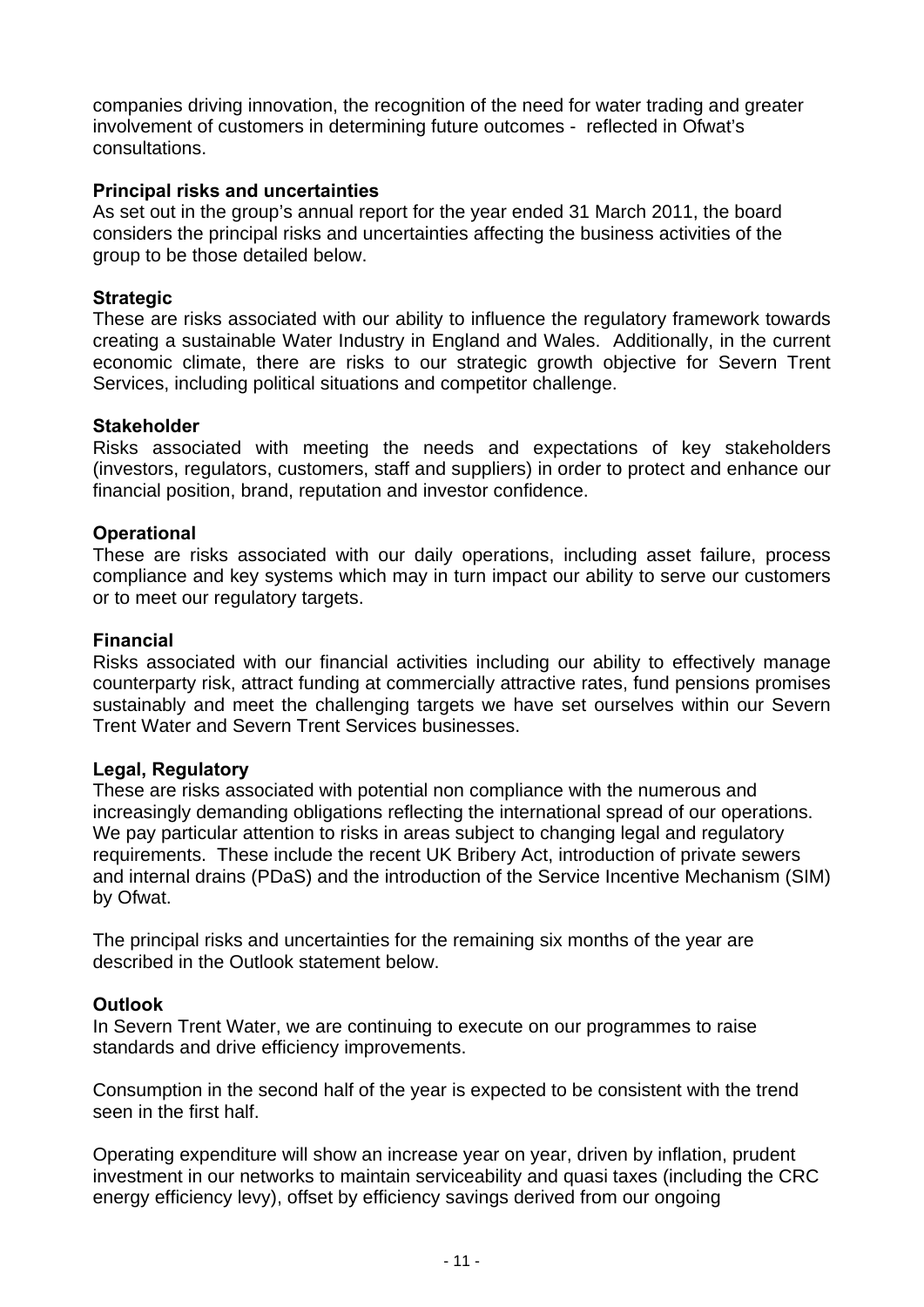improvement programmes. However, the expectation is that opex for the full year will be below the level allowed in the Final Determination. Going forward, our objective is to continue to manage our operational expenditure within the limits of the final determination.

Assuming no significant deterioration in the economy, especially in relation to unemployment levels, bad debts are expected to remain stable.

Our net capital expenditure programme (UK GAAP after deducting grants and contributions) remains at £450 - £470 million. The level of net infrastructure renewals expenditure included in this figure is anticipated to be £120 - £130 million. Both figures exclude the impact of PDaS.

In Severn Trent Services, market environments remain challenging, and we do not currently expect to see any upturn in these markets before the start of the next financial year. We expect full year performance to be second half weighted.

It is expected the group interest charge for 2011/12, including index linked debt, will be broadly in line with the prior year, before adjustments related to pension accounting.

The expected effective current tax rate for 2011/12 is expected to be 26% to 27%.

The group maintains a strong, flexible and sustainable balance sheet, the structure of which is kept under regular review. The management team of Severn Trent has a clear and focused strategy by delivering continuous improvement and higher standards we aim to achieve higher levels of operational excellence and sustainable, attractive returns to shareholders.

## **Further information**

For further information, including the group's interim results presentation, see the Severn Trent website (www.severntrent.com).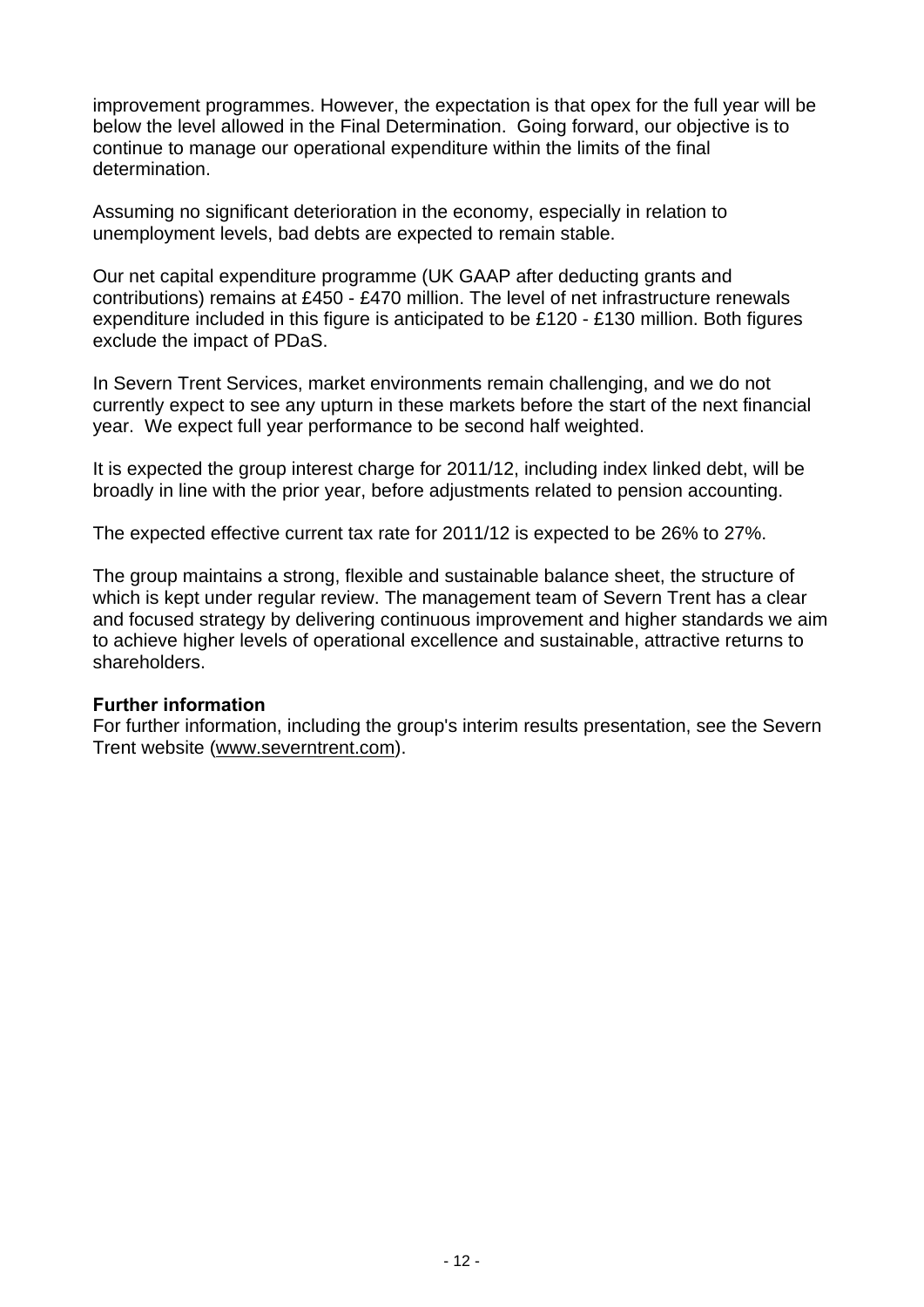### **Condensed consolidated income statement Six months ended 30 September 2011**

|                                                                          | <b>Notes</b>   | 2011<br>£m | 2010        |
|--------------------------------------------------------------------------|----------------|------------|-------------|
| <b>Turnover</b>                                                          | 2              | 886.0      | £m<br>867.9 |
| Operating costs before exceptional items                                 |                | (611.7)    | (590.9)     |
| Exceptional bad debt provision                                           | 3              | (21.9)     |             |
| Exceptional restructuring costs                                          | 3              | (3.6)      | (6.2)       |
| Exceptional provision release                                            | 3              | 6.0        |             |
| <b>Total operating costs</b>                                             |                | (631.2)    | (597.1)     |
| Profit before interest, tax and exceptional items                        | $\overline{c}$ | 274.3      | 277.0       |
| <b>Exceptional items</b>                                                 | 3              | (19.5)     | (6.2)       |
| Profit before interest and tax                                           |                | 254.8      | 270.8       |
| Finance income                                                           |                | 52.6       | 47.9        |
| Finance costs                                                            |                | (172.0)    | (167.0)     |
| Net finance costs                                                        |                | (119.4)    | (119.1)     |
| Losses on financial instruments                                          | 4              | (70.2)     | (50.7)      |
| Share of results of associates and joint ventures                        |                | 0.1        | 0.1         |
| Profit before tax, losses on financial instruments and exceptional items |                | 155.0      | 158.0       |
| <b>Exceptional Items</b>                                                 |                | (19.5)     | (6.2)       |
| Losses on financial instruments                                          | 4              | (70.2)     | (50.7)      |
| Profit on ordinary activities before taxation                            |                | 65.3       | 101.1       |
| Taxation on profit on ordinary activities                                |                |            |             |
| Current tax                                                              | 5              | (43.9)     | (44.0)      |
| Deferred tax                                                             | 5              | 16.4       | 13.6        |
| Exceptional deferred tax                                                 | 5              | 34.5       | 33.8        |
| <b>Total taxation</b>                                                    |                | 7.0        | 3.4         |
| Profit for the period                                                    |                | 72.3       | 104.5       |
| Attributable to:                                                         |                |            |             |
| Equity holders of the company                                            |                | 72.3       | 103.8       |
| Equity non-controlling interests                                         |                |            | 0.7         |
|                                                                          |                | 72.3       | 104.5       |
| Earnings per share (pence)                                               |                |            |             |
| Basic                                                                    | 7              | 30.5       | 43.9        |
| <b>Diluted</b>                                                           | $\overline{7}$ | 30.4       | 43.8        |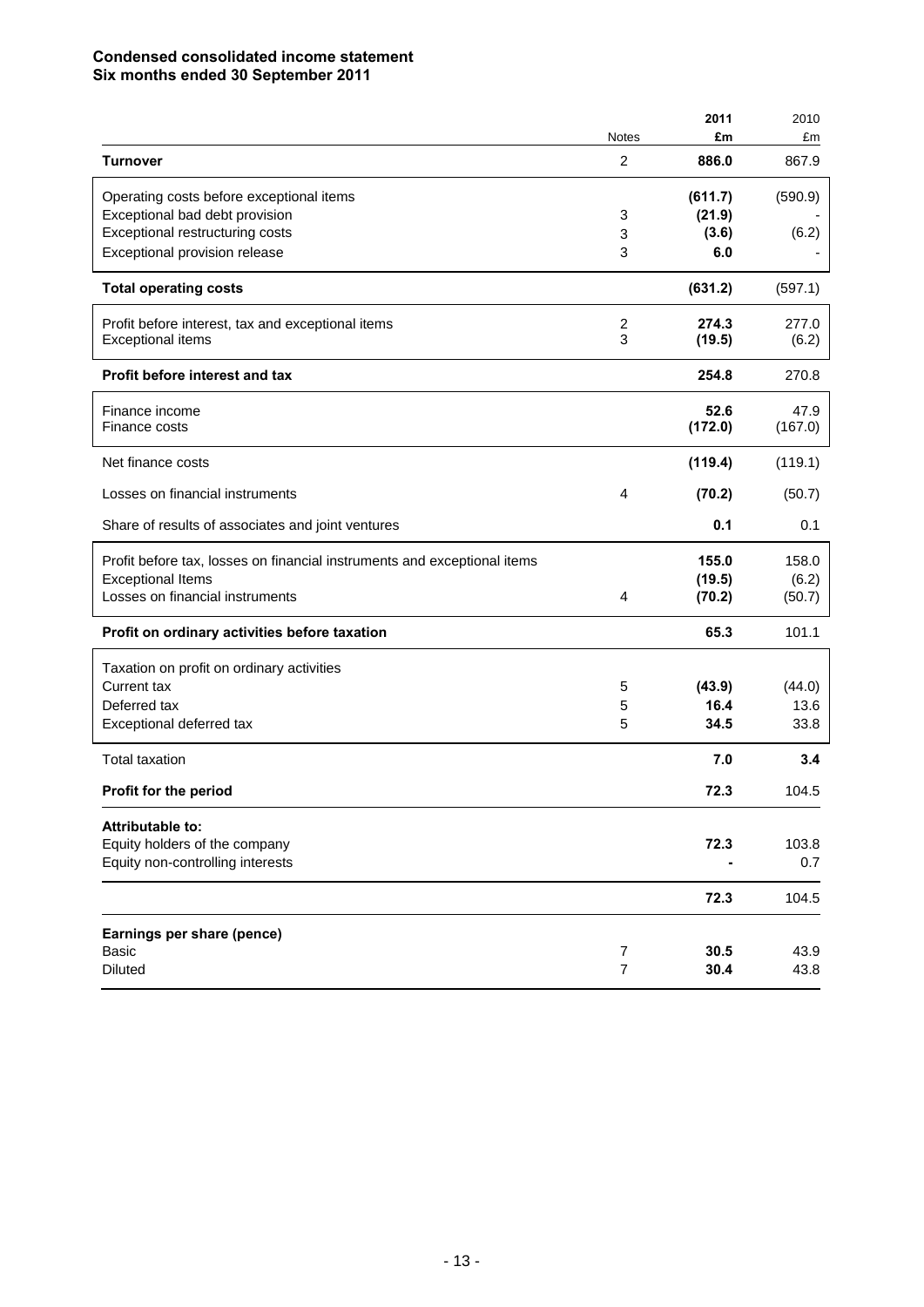#### **Condensed consolidated statement of comprehensive income Six months ended 30 September 2011**

|                                                                               | 2011<br>£m | 2010<br>£m |
|-------------------------------------------------------------------------------|------------|------------|
| Profit for the period                                                         | 72.3       | 104.5      |
| Losses on cash flow hedges                                                    | (66.5)     | (23.2)     |
| Deferred tax on losses on cash flow hedges                                    | 16.6       | 6.3        |
| Amounts on cash flow hedges transferred to the income statement in the period | 1.9        | 2.6        |
| Deferred tax on transfers to income statement                                 | (0.5)      | (0.6)      |
| Exchange movement on translation of overseas results and net assets           | 1.7        | (5.3)      |
| Tax on exchange differences                                                   |            | (1.2)      |
| Actuarial losses on defined benefit pension schemes                           | (104.2)    | (5.3)      |
| Tax on actuarial losses                                                       | 26.1       | 1.5        |
| Deferred tax arising on change of rate                                        | 0.8        | 0.4        |
| Other comprehensive income for the period                                     | (124.1)    | (24.8)     |
| Total comprehensive loss for the period                                       | (51.8)     | 79.7       |
| Attributable to:                                                              |            |            |
| Equity shareholders of the company                                            | (51.9)     | 79.2       |
| Equity non-controlling interests                                              | 0.1        | 0.5        |
|                                                                               | (51.8)     | 79.7       |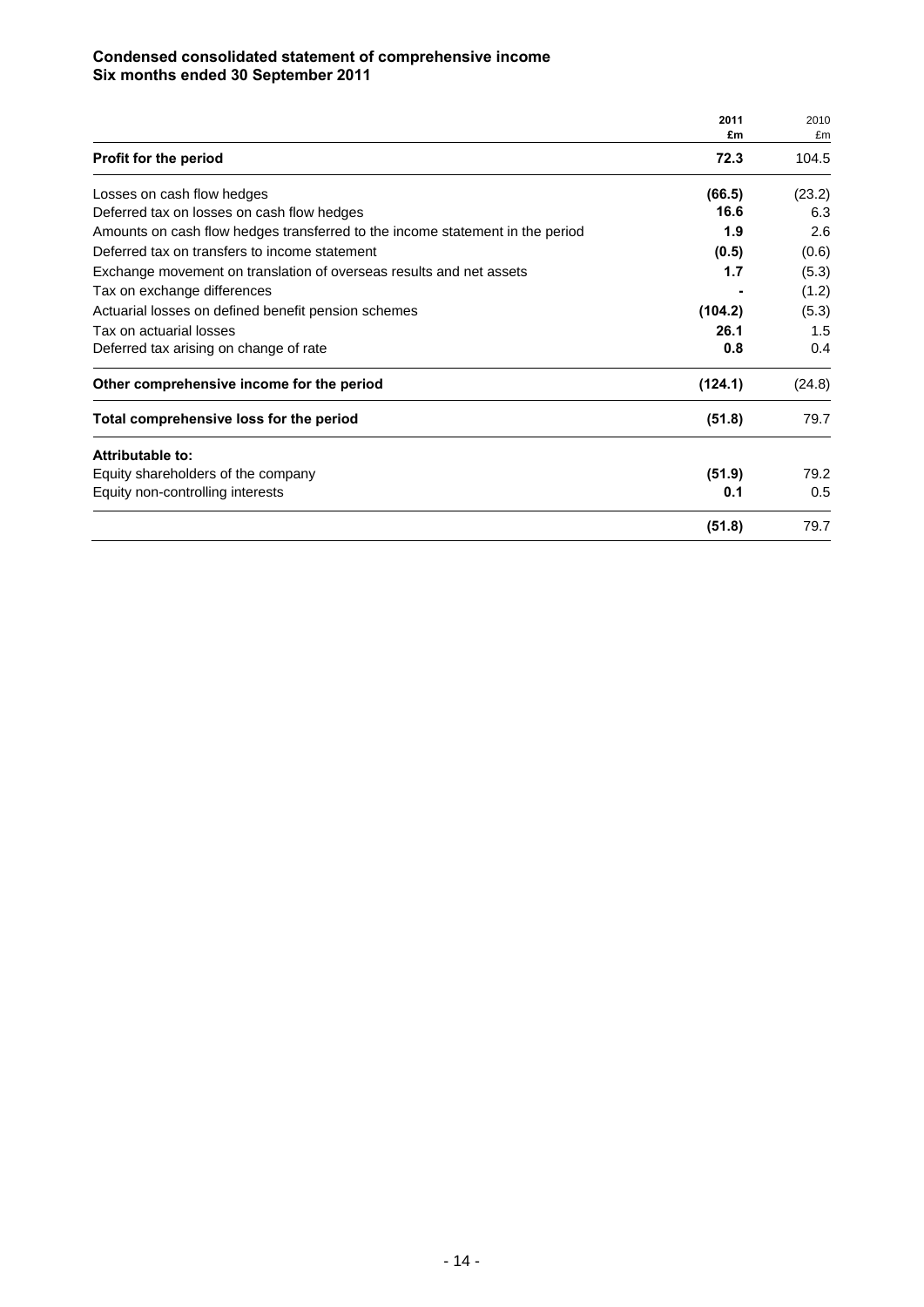#### **Condensed consolidated statement of changes in equity Six months ended 30 September 2011**

|                                                                        |                     | Share                           | Other                        |                              | Equity<br>attributable to<br>equity<br>holders of<br><b>Retained Severn Trent</b> | Non<br>controlling       |                 |
|------------------------------------------------------------------------|---------------------|---------------------------------|------------------------------|------------------------------|-----------------------------------------------------------------------------------|--------------------------|-----------------|
|                                                                        | Share capital<br>£m | premium<br>£m                   | reserves<br>£m               | earnings<br>£m               | Plc<br>£m                                                                         | interests<br>£m          | Total<br>£m     |
| At 1 April 2010                                                        | 231.6               | 75.9                            | 455.6                        | 177.6                        | 940.7                                                                             | 6.3                      | 947.0           |
| Profit for the period<br>Losses on cash flow hedges                    |                     |                                 | (23.2)                       | 103.8                        | 103.8<br>(23.2)                                                                   | 0.7                      | 104.5<br>(23.2) |
| Deferred tax on losses on cash flow hedges                             |                     |                                 | 6.3                          |                              | 6.3                                                                               |                          | 6.3             |
| Amounts on cash flow hedges transferred to<br>the income statement     |                     |                                 | 2.6                          |                              | 2.6                                                                               |                          | 2.6             |
| Deferred tax on transfers to the income<br>statement                   |                     |                                 | (0.6)                        |                              | (0.6)                                                                             |                          | (0.6)           |
| Exchange movement on translation of<br>overseas results and net assets |                     |                                 | (5.1)                        |                              | (5.1)                                                                             | (0.2)                    | (5.3)           |
| Tax on exchange differences                                            |                     |                                 | (1.2)                        |                              | (1.2)                                                                             |                          | (1.2)           |
| Actuarial losses on defined benefit pensions                           |                     |                                 |                              |                              |                                                                                   |                          |                 |
| schemes<br>Tax on actuarial losses                                     |                     |                                 |                              | (5.3)<br>1.5                 | (5.3)<br>1.5                                                                      |                          | (5.3)<br>1.5    |
| Deferred tax arising on change of rate                                 |                     |                                 |                              | 0.4                          | 0.4                                                                               |                          | 0.4             |
| Total comprehensive income for the period                              |                     |                                 | (21.2)                       | 100.4                        | 79.2                                                                              | 0.5                      | 79.7            |
| Shares issued                                                          | 0.5                 | 3.5                             |                              | $\blacksquare$               | 4.0                                                                               |                          | 4.0             |
| Share based payments                                                   |                     |                                 |                              | 0.2                          | 0.2                                                                               |                          | 0.2             |
| Tax on share based payments<br>Dividends paid                          |                     |                                 |                              | 0.8<br>(107.8)               | 0.8<br>(107.8)                                                                    | $\overline{a}$<br>(1.3)  | 0.8<br>(109.1)  |
| At 30 September 2010                                                   | 232.1               | 79.4                            | 434.4                        | 171.2                        | 917.1                                                                             | 5.5                      | 922.6           |
| At 1 April 2011                                                        | 232.2               | 80.0                            | 464.5                        | 323.1                        | 1,099.8                                                                           | 6.3                      | 1,106.1         |
| Profit for the period                                                  |                     |                                 |                              | 72.3                         | 72.3                                                                              |                          | 72.3            |
| Losses on cash flow hedges                                             |                     |                                 | (66.5)                       | $\overline{\phantom{a}}$     | (66.5)                                                                            |                          | (66.5)          |
| Deferred tax on losses on cash flow hedges                             |                     |                                 | 16.6                         | ٠                            | 16.6                                                                              | ٠                        | 16.6            |
| Amounts on cash flow hedges transferred to<br>the income statement     |                     |                                 | 1.9                          |                              | 1.9                                                                               |                          | 1.9             |
| Deferred tax on transfers to the income<br>statement                   |                     | $\blacksquare$                  | (0.5)                        | $\qquad \qquad \blacksquare$ | (0.5)                                                                             | $\overline{a}$           | (0.5)           |
| Exchange movement on translation of<br>overseas results and net assets |                     | $\blacksquare$                  | 1.6                          | $\overline{\phantom{a}}$     | 1.6                                                                               | 0.1                      | 1.7             |
| Actuarial losses on defined benefit pensions                           |                     |                                 |                              |                              |                                                                                   |                          |                 |
| schemes<br>Tax on actuarial losses                                     |                     |                                 |                              | (104.2)<br>26.1              | (104.2)<br>26.1                                                                   |                          | (104.2)<br>26.1 |
| Deferred tax arising on change of rate                                 |                     |                                 | ٠                            | 0.8                          | 0.8                                                                               |                          | 0.8             |
| Total comprehensive loss for the period<br>Shares issued               | 0.4                 | $\overline{\phantom{a}}$<br>3.5 | (46.9)                       | (5.0)                        | (51.9)<br>3.9                                                                     | 0.1                      | (51.8)<br>3.9   |
| Share based payments                                                   |                     |                                 | $\overline{\phantom{a}}$     | 0.9                          | 0.9                                                                               |                          | 0.9             |
| Tax on share based payments                                            |                     |                                 | $\qquad \qquad \blacksquare$ | 0.3                          | 0.3                                                                               | $\overline{\phantom{a}}$ | 0.3             |
| Dividends paid                                                         |                     |                                 | ۰                            | (92.5)                       | (92.5)                                                                            | (0.3)                    | (92.8)          |
| At 30 September 2011                                                   | 232.6               | 83.5                            | 417.6                        | 226.8                        | 960.5                                                                             | 6.1                      | 966.6           |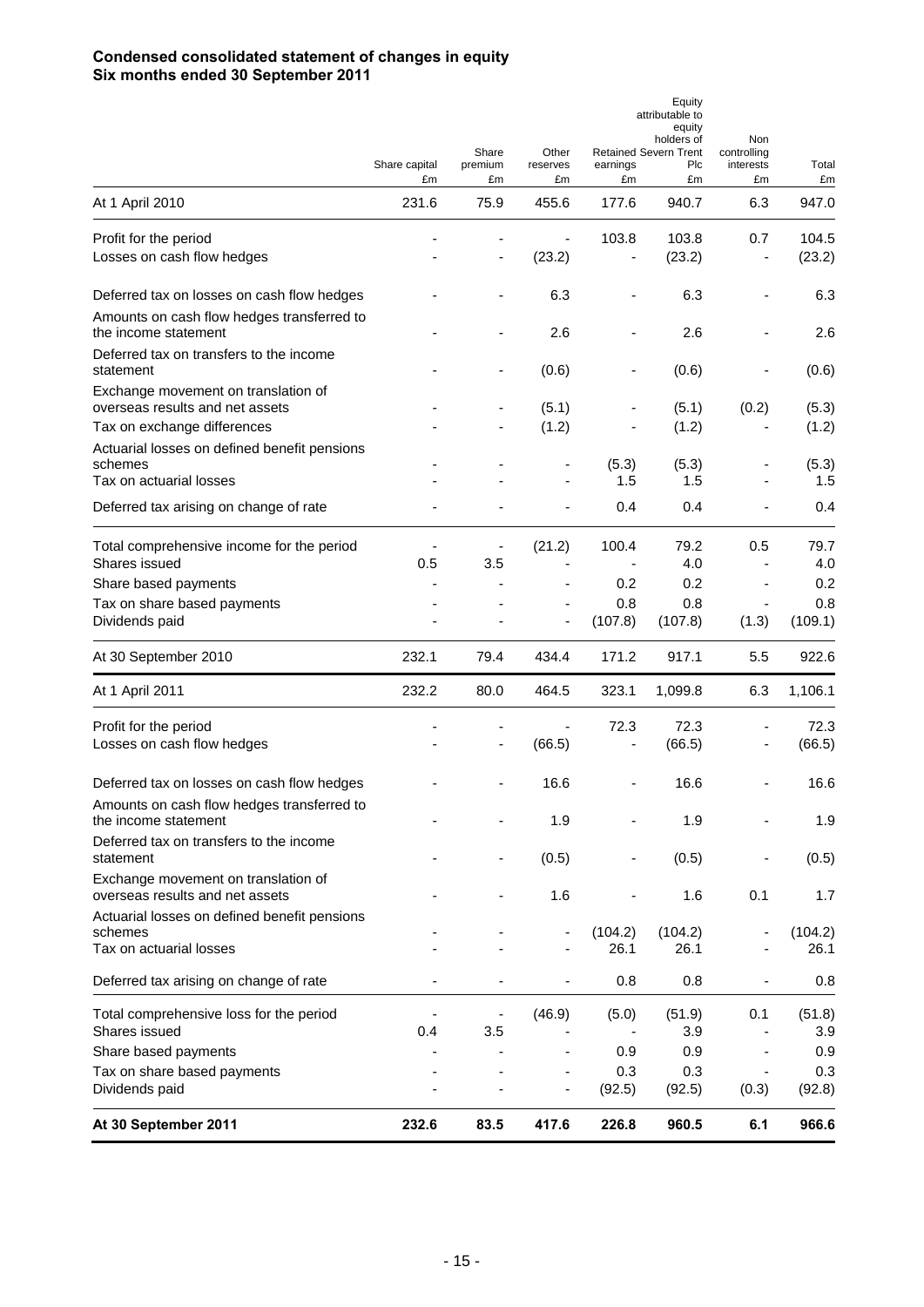#### **Condensed consolidated balance sheet At 30 September 2011**

|                                                                        |              | 30 September | 31 March   |
|------------------------------------------------------------------------|--------------|--------------|------------|
|                                                                        | <b>Notes</b> | 2011         | 2011       |
|                                                                        |              | £m           | £m         |
| <b>Non-current assets</b>                                              |              |              |            |
| Goodwill                                                               |              | 68.8         | 68.3       |
| Other intangible assets                                                |              | 124.4        | 134.9      |
| Property, plant and equipment                                          |              | 6,481.6      | 6,427.0    |
| Interests in joint ventures                                            |              | 0.2          | 0.2        |
| Interests in associates                                                |              | 4.7          | 4.8        |
| Derivative financial instruments                                       |              | 172.1        | 188.1      |
| Available for sale financial assets                                    |              | 0.1          | 0.1        |
|                                                                        |              | 6,851.9      | 6,823.4    |
| <b>Current assets</b>                                                  |              |              |            |
| Inventory                                                              |              | 30.5         | 27.1       |
| Trade and other receivables                                            |              | 453.7        | 478.5      |
| Derivative financial instruments                                       |              | 45.0         | 4.3        |
| Cash and cash equivalents                                              |              | 412.6        | 315.2      |
|                                                                        |              | 941.8        | 825.1      |
| <b>Total assets</b>                                                    |              | 7,793.7      | 7,648.5    |
| <b>Current liabilities</b>                                             |              |              |            |
| <b>Borrowings</b>                                                      | 8            | (85.5)       |            |
|                                                                        |              |              | (23.9)     |
| Derivative financial instruments                                       |              | (3.6)        | (0.1)      |
| Trade and other payables                                               |              | (494.7)      | (391.2)    |
| Current income tax liabilities                                         |              | (72.9)       | (67.0)     |
| Provisions for liabilities and charges                                 |              | (9.4)        | (12.6)     |
|                                                                        |              | (666.1)      | (494.8)    |
| <b>Non-current liabilities</b>                                         |              |              |            |
| <b>Borrowings</b>                                                      | 8            | (4, 271.6)   | (4,320.5)  |
| Derivative financial instruments                                       |              | (262.9)      | (122.4)    |
| Trade and other payables                                               |              | (385.3)      | (367.8)    |
| Deferred tax                                                           |              | (827.5)      | (919.4)    |
| Retirement benefit obligations                                         | 9            | (388.1)      | (292.1)    |
| Provisions for liabilities and charges                                 |              | (25.6)       | (25.4)     |
|                                                                        |              | (6, 161.0)   | (6,047.6)  |
| <b>Total liabilities</b>                                               |              | (6,827.1)    | (6, 542.4) |
| <b>Net assets</b>                                                      |              | 966.6        | 1,106.1    |
| Capital and reserves attributable to the company's equity shareholders |              |              |            |
| Called up share capital                                                | 10           | 232.6        | 232.2      |
| Share premium account                                                  |              | 83.5         | 80.0       |
| Other reserves                                                         |              | 417.6        | 464.5      |
| Retained earnings                                                      |              | 226.8        | 323.1      |
| Equity attributable to the company's equity shareholders               |              | 960.5        | 1,099.8    |
| Non-controlling interest                                               |              | 6.1          | 6.3        |
| Total equity                                                           |              | 966.6        | 1,106.1    |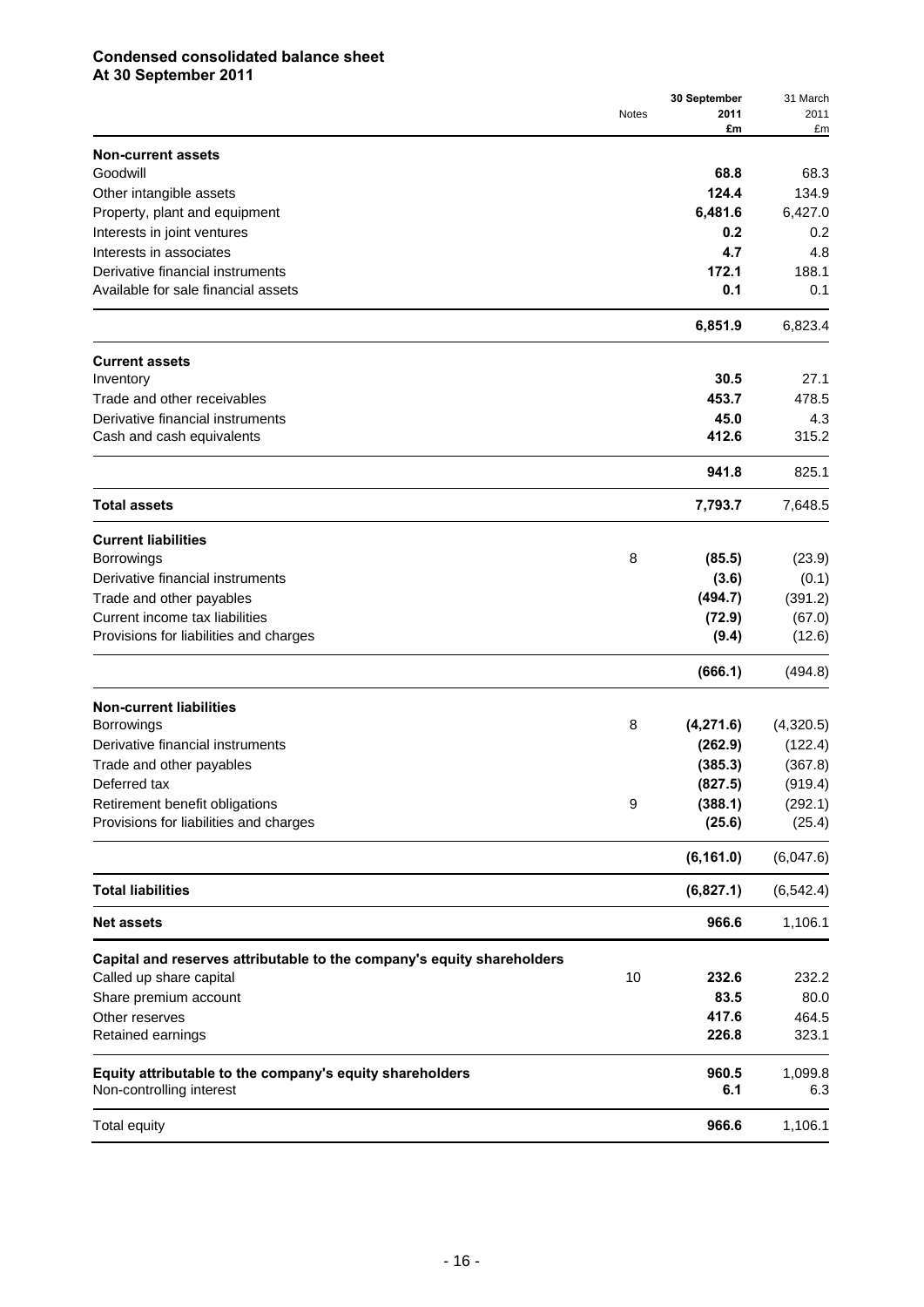### **Condensed consolidated cash flow statement Six months ended 30 September 2011**

| Six months ended 30 September                         |      | 2011    | 2010    |
|-------------------------------------------------------|------|---------|---------|
|                                                       | Note | £m      | £m      |
| Cash generated from operations                        | 11   | 475.6   | 478.2   |
| Tax paid                                              |      | (35.5)  | (24.7)  |
| Net cash generated from operating activities          |      | 440.1   | 453.5   |
| <b>Investing activities</b>                           |      |         |         |
| Interest received                                     |      | 1.9     | 2.0     |
| Proceeds on disposal of property, plant and equipment |      |         | 2.6     |
| Purchases of intangible assets                        |      | (3.1)   | (13.6)  |
| Purchases of property, plant and equipment            |      | (156.5) | (196.0) |
| Contributions and grants received                     |      | 9.5     | 8.5     |
| Net cash used in investing activities                 |      | (148.2) | (196.5) |
| <b>Financing activities</b>                           |      |         |         |
| Interest paid                                         |      | (80.0)  | (78.8)  |
| Interest element of finance lease payments            |      | (5.1)   | (3.9)   |
| Dividends paid to shareholders of the parent          |      | (92.5)  | (107.8) |
| Dividends paid to non-controlling interests           |      | (0.3)   | (1.3)   |
| Repayments of borrowings                              |      | (4.9)   | (28.8)  |
| Repayments of obligations under finance leases        |      | (13.8)  | (13.2)  |
| Closed out swap                                       |      |         | 20.5    |
| New loans raised                                      |      |         | 171.0   |
| <b>Issues of shares</b>                               |      | 3.9     | 4.0     |
| Purchase of own shares                                |      | (1.8)   | (2.0)   |
| Net cash used in financing activities                 |      | (194.5) | (40.3)  |
| Increase in cash and cash equivalents                 |      | 97.4    | 216.7   |
| Net cash and cash equivalents at beginning of period  |      | 315.2   | 227.8   |
| Effect of foreign exchange rates                      |      |         | (0.7)   |
| Net cash and cash equivalents at end of period        |      | 412.6   | 443.8   |
| Net cash and cash equivalents comprise:               |      |         |         |
| Total cash and cash equivalents                       |      | 412.6   | 443.9   |
| <b>Bank overdrafts</b>                                |      |         | (0.1)   |
| Net cash and cash equivalents at end of period        |      | 412.6   | 443.8   |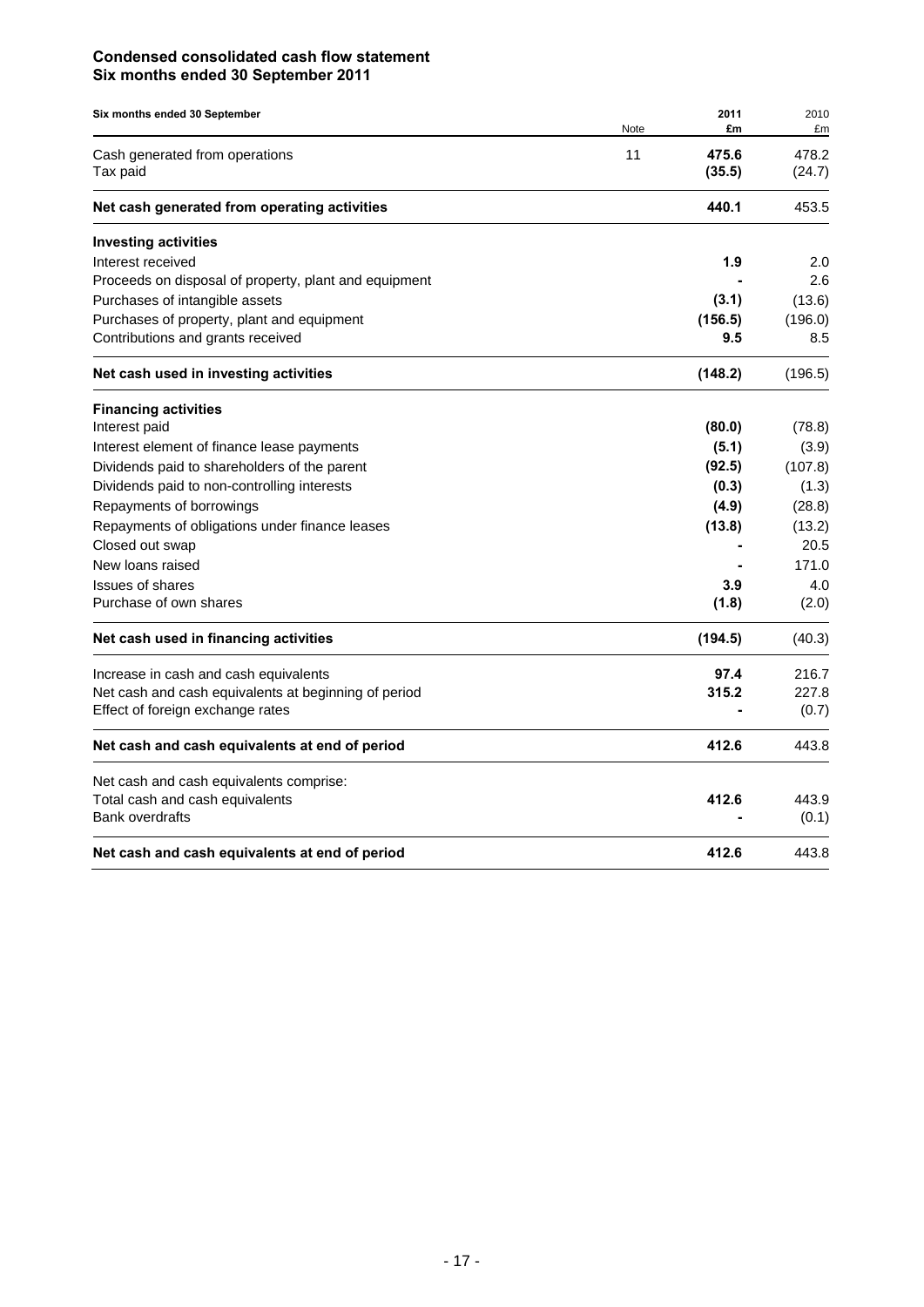### **1 General information**

The interim report has been prepared in accordance with the recognition and measurement criteria of IFRS and the disclosure requirements of the Listing Rules.

The information for the year ended 31 March 2011 does not constitute statutory accounts within the meaning of section 434 of the Companies Act 2006. A copy of the statutory accounts for that year prepared under IFRS has been delivered to the Registrar of Companies. The auditor's report on those accounts was unqualified, did not draw attention to any matters by way of emphasis and did not contain a statements under section 498 (2) or (3) of the Companies Act 2006.

#### **Accounting policies**

The interim financial information has been prepared on the going concern basis using accounting policies consistent with International Financial Reporting Standards and in accordance with IAS 34 "Interim Financial Reporting" as adopted by the European Union. The same accounting policies, presentation and methods of computation are followed in the interim financial information as applied in the group's annual financial statements for the year ended 31 March 2011.

#### **Going concern**

The group is funded for its investment and cash flow needs for the next two years. After making enquiries the directors have a reasonable expectation that the group has adequate resources to continue in operational existence for the foreseeable future and hence the interim financial information has been prepared on a going concern basis.

#### **Seasonality**

The group's businesses are not seasonal in nature.

### **2 Segmental analysis**

The group is organised into two main business segments:

Severn Trent Water: Provides water and waste water services to domestic and commercial customers in England and Wales.

Severn Trent Services: Provides services and products associated with water, waste water and contaminated land principally in the US, UK and Europe.

| Six months ended 30 September                     |                              | 2011                                   | 2010                  |                          |  |
|---------------------------------------------------|------------------------------|----------------------------------------|-----------------------|--------------------------|--|
|                                                   | <b>Severn Trent</b><br>Water | <b>Severn Trent</b><br><b>Services</b> | Severn Trent<br>Water | Severn Trent<br>Services |  |
|                                                   | £m                           | £m                                     | £m                    | £m                       |  |
| External sales                                    | 734.3                        | 151.0                                  | 702.2                 | 165.6                    |  |
| Inter-segment sales                               | 0.7                          | 9.0                                    | 0.1                   | 6.4                      |  |
| Total sales                                       | 735.0                        | 160.0                                  | 702.3                 | 172.0                    |  |
| Profit before interest, tax and exceptional items | 272.9                        | 6.5                                    | 272.7                 | 13.0                     |  |
| Exceptional items (note 3)                        | (3.6)                        | (21.9)                                 | (6.2)                 |                          |  |
| Profit before interest and tax                    | 269.3                        | (15.4)                                 | 266.5                 | 13.0                     |  |

The reportable segments' external turnover is reconciled to group turnover as follows:

| Six months ended 30 September | 2011<br>£m | 2010<br>£m |
|-------------------------------|------------|------------|
| Severn Trent Water            | 734.3      | 702.2      |
| <b>Severn Trent Services</b>  | 151.0      | 165.6      |
| Corporate and other           | 0.7        | 0.1        |
|                               | 886.0      | 867.9      |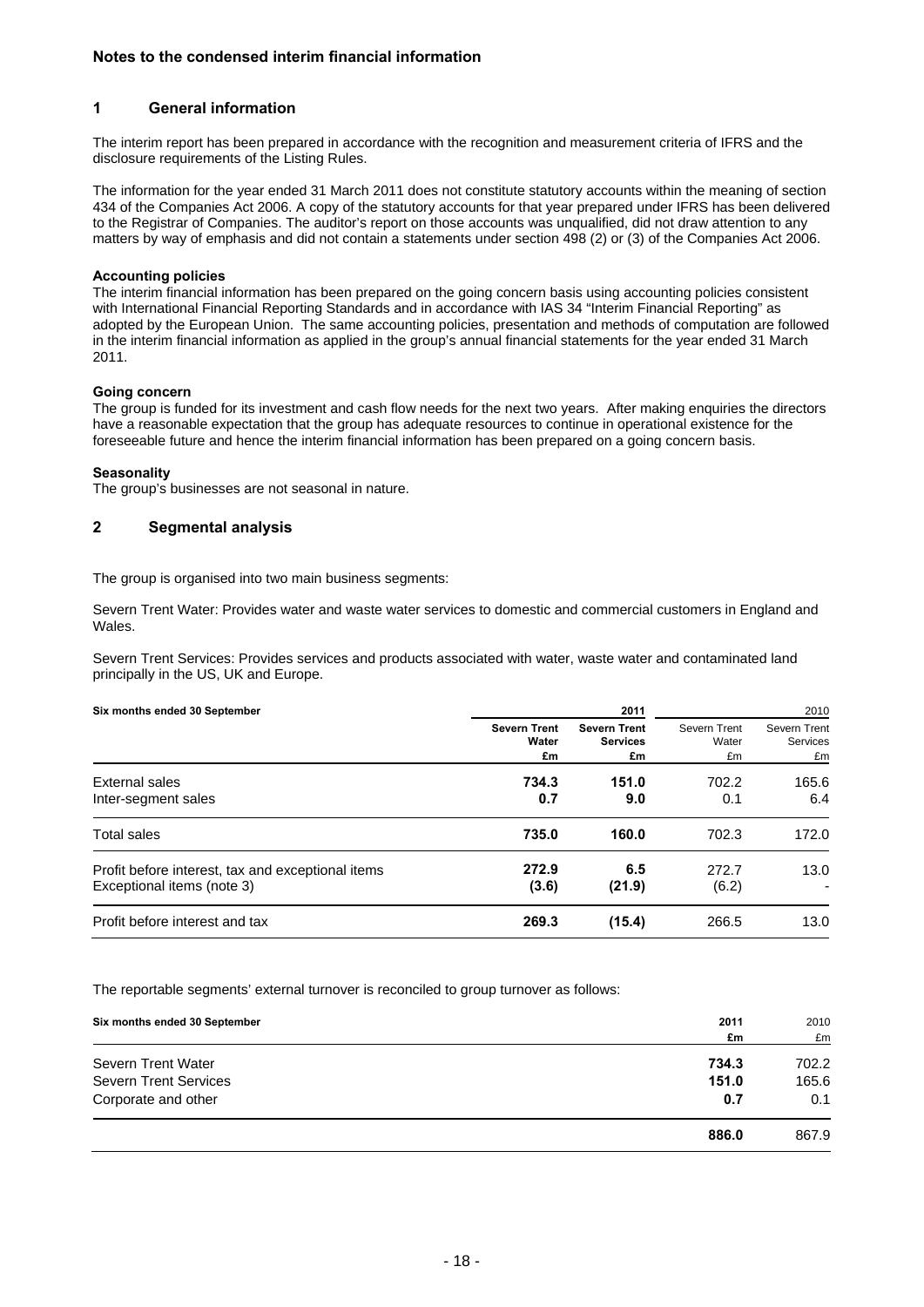### **2 Segmental analysis (continued)**

Segmental underlying PBIT is reconciled to the group's profit before tax and discontinued operations as follows:

| Six months ended 30 September                     | 2011<br>£m | 2010<br>£m |
|---------------------------------------------------|------------|------------|
| Underlying PBIT:                                  |            |            |
| Severn Trent Water                                | 272.9      | 272.7      |
| <b>Severn Trent Services</b>                      | 6.5        | 13.0       |
| Corporate and other costs                         | (6.3)      | (6.6)      |
| Consolidation adjustments                         | 1.2        | (2.1)      |
| Group underlying PBIT                             | 274.3      | 277.0      |
| Exceptional items:                                |            |            |
| Severn Trent Water                                | (3.6)      | (6.2)      |
| <b>Severn Trent Services</b>                      | (21.9)     |            |
| Corporate and other costs                         | 6.0        |            |
| Share of results of associates and joint ventures | 0.1        | 0.1        |
| Net finance costs                                 | (119.4)    | (119.1)    |
| Losses on financial instruments                   | (70.2)     | (50.7)     |
| Profit before tax and discontinued operations     | 65.3       | 101.1      |

The segmental analysis of capital employed was as follows:

|                                                 | 30 September 2011            |                                        |                       | 31 March 2011                   |
|-------------------------------------------------|------------------------------|----------------------------------------|-----------------------|---------------------------------|
|                                                 | <b>Severn Trent</b><br>Water | <b>Severn Trent</b><br><b>Services</b> | Severn Trent<br>Water | Severn Trent<br><b>Services</b> |
|                                                 | £m                           | £m                                     | £m                    | £m                              |
| Operating assets                                | 6,912.8                      | 177.8                                  | 6,864.8               | 203.8                           |
| Goodwill                                        |                              | 68.8                                   |                       | 68.3                            |
| Interests in joint ventures and associates      | 0.1                          | 4.7                                    | 0.1                   | 4.7                             |
| Segment assets<br>Segment operating liabilities | 6.912.9<br>(1, 168.6)        | 251.3<br>(86.3)                        | 6.864.9<br>(959.7)    | 276.8<br>(87.8)                 |
| Capital employed                                | 5,744.3                      | 165.0                                  | 5,905.2               | 189.0                           |

### **3 Exceptional items**

The group classifies items of income or expenditure as exceptional if individually or, if of a similar type, in aggregate they should, in the opinion of the directors, be disclosed by virtue of their size or nature if the financial statements are to give a true and fair view. In this context materiality is assessed at the segment level.

| Six months ended 30 September     | 2011  | 2010 |
|-----------------------------------|-------|------|
|                                   | £m    | £m   |
| Restructuring costs:              |       |      |
| Severn Trent Water                | 3.6   | 6.2  |
| Exceptional restructuring costs   | 3.6   | 6.2  |
| Other exceptional costs:          |       |      |
| <b>Severn Trent Services</b>      | 21.9  | -    |
| Corporate and other               | (6.0) | -    |
| Other exceptional costs           | 15.9  |      |
| Total exceptional operating costs | 19.5  | 6.2  |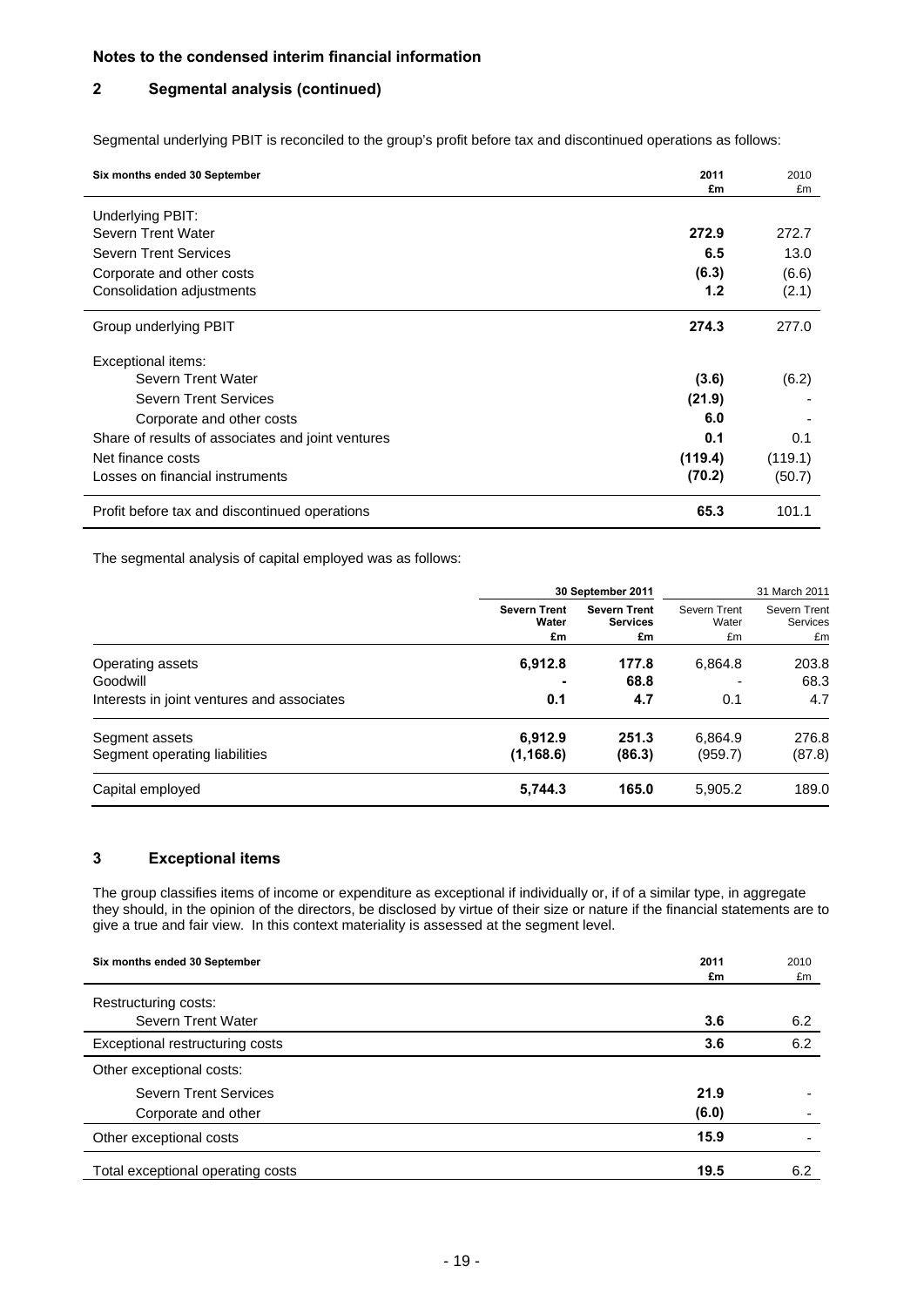### **4 Losses on financial instruments**

| Six months ended 30 September                                                 | 2011<br>£m | 2010<br>£m |
|-------------------------------------------------------------------------------|------------|------------|
| Gain on cross currency swaps used as hedging instruments in fair value hedges | 11.9       | 23.8       |
| Loss arising on adjustment for foreign currency debt in fair value hedges     | (16.1)     | (15.2)     |
| Exchange gain on other loans                                                  | 16.3       | 17.3       |
| Loss on cash flow hedges transferred from equity                              | (1.9)      | (2.6)      |
| Loss arising on swaps where hedge accounting is not applied                   | (80.4)     | (74.0)     |
|                                                                               | (70.2)     | (50.7)     |

#### **5 Tax**

Before the exceptional tax credit, income tax for the period is charged in the income statement at 42.1% (six months ended 30 September 2010: charged at 30.1%), representing the best estimate of the average annual effective income tax rate expected for the full year applied to the pre tax income of the six month period.

The effective rate of current tax, excluding prior year charges and exceptional items, calculated on profit before tax, exceptional items and gains/losses on financial instruments was 28.3% (2010: 27.8%).

Current tax charges of £2.4 million and deferred tax credits of £41.0 million have been taken to reserves in the period.

The Finance Act 2010 was enacted in the period and implemented a reduction in the corporation tax rate from 26% to 25% with effect from 1 April 2011. The impact of this rate reduction on the deferred tax provision has been reflected in these financial statements and has resulted in deferred tax credits of £34.5 million in the profit and loss account and £0.8 million in reserves.

Future changes reducing the corporation tax rate by 1% per annum to 23% by 1 April 2014 have been announced but not substantively enacted at the balance sheet date and have therefore not been taken into account.

#### **6 Dividends**

Amounts recognised as distributions to equity holders in the period:

| Six months ended 30 September              | 2011            |      |                 | 2010  |
|--------------------------------------------|-----------------|------|-----------------|-------|
|                                            | Pence per share | £m   | Pence per share | £m    |
| Final dividend for the year ended 31 March | 39.05           | 92.5 | 45.61           | 107.8 |

The proposed interim dividend of 28.04p per share (2010: 26.04p per share) was approved by the board on 24 November 2011 and has not been included as a liability as at 30 September 2011.

### **7 Earnings per share**

Basic earnings per share are calculated by dividing the earnings attributable to ordinary shareholders by the weighted average number of ordinary shares in issue during the period, excluding those held in the Severn Trent Employee Share Ownership Trust which are treated as cancelled.

For diluted earnings per share, the weighted average number of ordinary shares in issue is adjusted to assume conversion of all potentially dilutive ordinary shares. These represent share options granted to employees where the exercise price is less than the average market price of the company's shares during the period and LTIP awards to the extent that the vesting conditions have been satisfied at the balance sheet date. Potential ordinary shares which would reduce a loss per share are not considered to be dilutive and hence in these circumstances diluted loss per share is equal to basic loss per share.

The calculation of basic and diluted earnings per share is based on the following data:

#### **Earnings**

| Six months ended 30 September                                                                                           | 2011<br>£m | 2010<br>£m |
|-------------------------------------------------------------------------------------------------------------------------|------------|------------|
| Earnings for the purpose of basic and diluted earnings per share from continuing and<br>discontinuing operations being: |            |            |
| Profit for the period attributable to the equity holders of the company                                                 | 72.3       | 103.8      |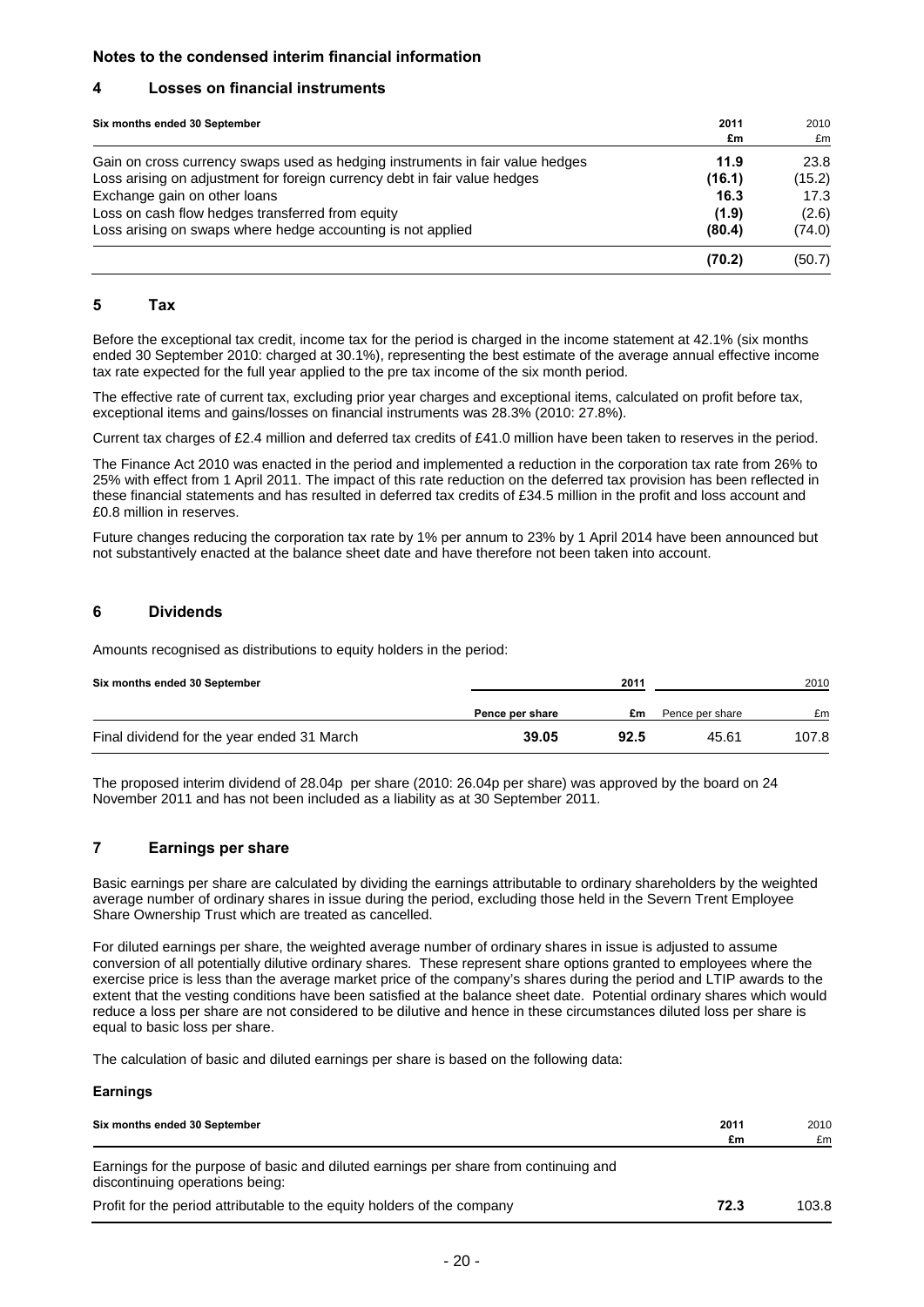### **7 Earnings per share (continued)**

#### **Number of shares**

| Six months ended 30 September                                                            | 2011  | 2010  |
|------------------------------------------------------------------------------------------|-------|-------|
|                                                                                          | m     | m     |
| Weighted average number of ordinary shares for the purpose of basic earnings per share   | 237.0 | 236.5 |
| Effect of dilutive potential ordinary shares:                                            |       |       |
| Share options and LTIPs                                                                  | 1.0   | 0.6   |
| Weighted average number of ordinary shares for the purpose of diluted earnings per share | 238.0 | 237.1 |

#### **Adjusted earnings per share**

| Six months ended 30 September       | 2011<br>Pence | 2010<br>Pence |
|-------------------------------------|---------------|---------------|
| Adjusted basic earnings per share   | 46.4          | 47.4          |
| Adjusted diluted earnings per share | 46.2          | 47.3          |

Adjusted earnings per share figures exclude the effects of deferred tax, losses on financial instruments and exceptional items in both 2011 and 2010. The directors consider that the adjusted figures provide a useful additional indicator of performance. The denominators used in the calculations of adjusted basic and diluted earnings per share are the same as those used in the unadjusted figures set out above.

The adjustments to earnings are as follows:

#### **Adjustments to earnings**

| Six months ended 30 September                                                               |        | 2010<br>£m |
|---------------------------------------------------------------------------------------------|--------|------------|
| Earnings for the purpose of basic and diluted earnings per share from continuing operations | 72.3   | 103.8      |
| Adjustments for:                                                                            |        |            |
| <b>Exceptional items</b>                                                                    | 19.5   | 6.2        |
| Current tax related to exceptional items                                                    | (1.1)  | (1.1)      |
| Losses on financial instruments                                                             | 70.2   | 50.7       |
| Deferred tax                                                                                | (50.9) | (47.4)     |
| Earnings for the purpose of adjusted basic and diluted earnings per share                   | 110.0  | 112.2      |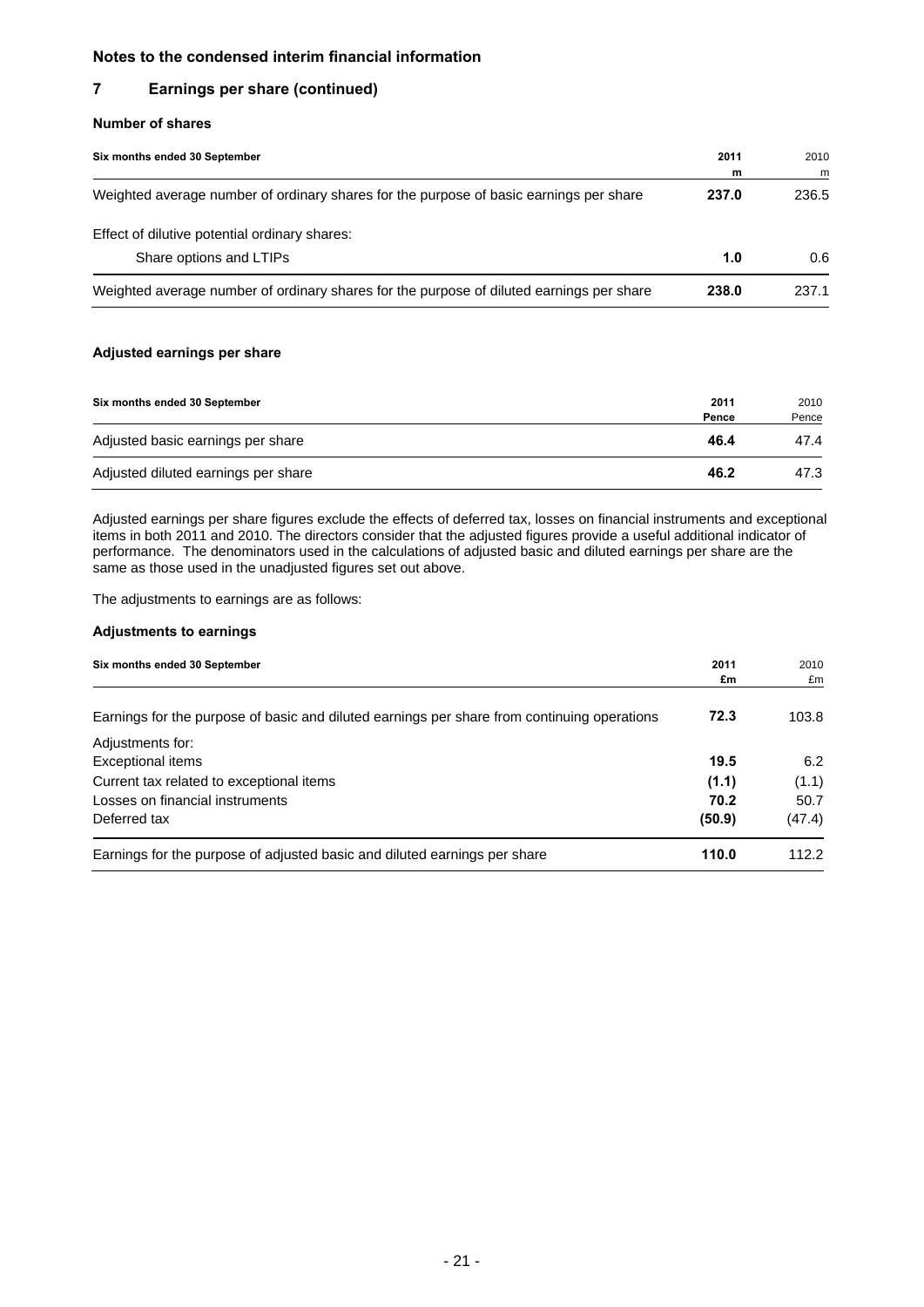### **8 Borrowings**

|                                  | 30 September<br>2011<br>£m | 31 March<br>2011<br>£m |
|----------------------------------|----------------------------|------------------------|
| Bank loans                       | 850.5                      | 846.8                  |
| Other loans                      | 3,254.1                    | 3,230.9                |
| Obligations under finance leases | 252.5                      | 266.7                  |
| Borrowings                       | 4,357.1                    | 4,344.4                |

|                                                                | 30 September | 31 March |
|----------------------------------------------------------------|--------------|----------|
|                                                                | 2011         | 2011     |
|                                                                | £m           | £m       |
| The borrowings are repayable as follows:                       |              |          |
| On demand or within one year (included in current liabilities) | 85.5         | 23.9     |
| In the second year                                             | 433.7        | 109.4    |
| In the third to fifth years                                    | 1,193.4      | 1,467.4  |
| After five years                                               | 2,644.5      | 2,743.7  |
| Included in non-current liabilities                            | 4,271.6      | 4,320.5  |
|                                                                | 4,357.1      | 4,344.4  |

### **9 Retirement benefit schemes**

The group operates two defined benefit schemes being the Severn Trent Pension Scheme and the Severn Trent Mirror Image Scheme. The group also has an unfunded obligation to provide benefits to certain former employees whose earnings were in excess of the pensions cap that operated when the benefits were accrued.

The retirement benefit obligation as at 30 September 2011 has been calculated on a year to date basis, using the actuarial valuation update as at 31 March 2011. There have not been any significant fluctuations or one time events since that date that would require adjustment to the actuarial assumptions made at 31 March 2011. However, the market based assumptions have been updated for conditions prevailing at the balance sheet date as follows:

|                                 | 30 September |              |
|---------------------------------|--------------|--------------|
|                                 | 2011         | 2011         |
| Discount rate<br>Inflation rate | 5.2%<br>3.1% | 5.6%<br>3.5% |

The defined benefit assets have been updated to reflect their market value as at 30 September 2011. Differences between the expected return on assets and the actual return on assets have been recognised as an actuarial loss in the statement of comprehensive income in accordance with the group's accounting policy. Actuarial gains and losses on the defined benefit obligations have also been reported in the statement of comprehensive income.

Amounts recognised in the income statement in respect of these defined benefit schemes are as follows:

| <b>Six months ended September</b>            | 2011   | 2010   |
|----------------------------------------------|--------|--------|
|                                              | £m     | £m     |
| Amounts charged to operating costs:          |        |        |
| Current service cost                         | (12.1) | (11.7) |
| Amounts charged to net finance costs:        |        |        |
| Interest cost                                | (48.4) | (48.8) |
| Expected return on scheme assets             | 50.3   | 45.9   |
|                                              | 1.9    | (2.9)  |
| Total amount charged to the income statement | (10.2) | (14.6) |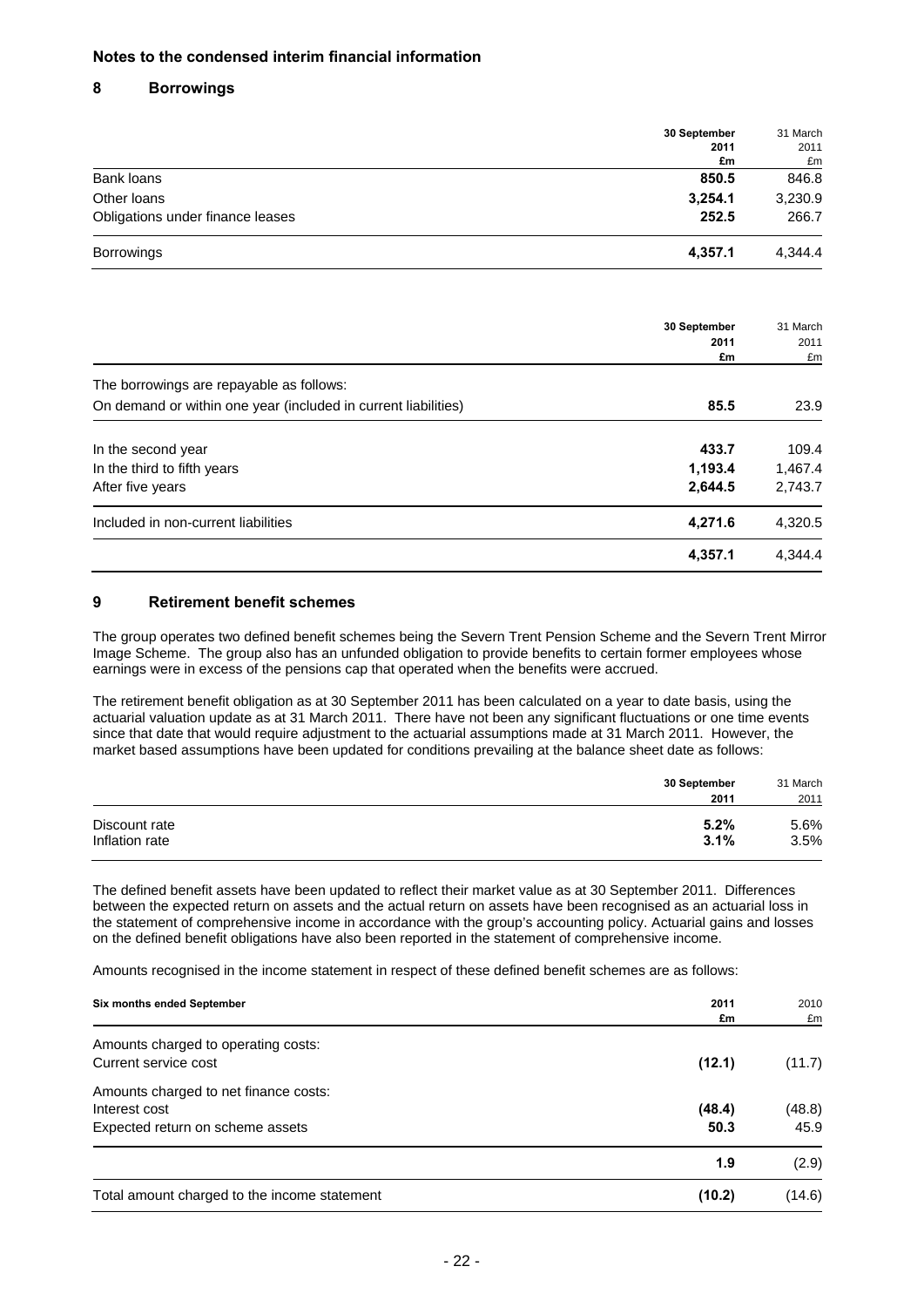### **9 Retirement benefit schemes (continued)**

The amount included in the balance sheet arising from the group's obligations under defined benefit schemes is as follows:

|                                                                     | 30 September<br>2011<br>£m | 31 March<br>2011<br>£m |
|---------------------------------------------------------------------|----------------------------|------------------------|
| Present value of the defined benefit obligations - funded schemes   | (1,783.9)                  | (1,757.4)              |
| Total fair value of assets                                          | 1.404.0                    | 1,473.4                |
| Present value of the defined benefit obligations - unfunded schemes | (8.2)                      | (8.1)                  |
| Liability recognised in the balance sheet                           | (388.1)                    | (292.1)                |

Movements in the liability recognised in the balance sheet were as follows:

|                                                                      | 2011    | 2010    |  |
|----------------------------------------------------------------------|---------|---------|--|
|                                                                      | £m      | £m      |  |
| At 1 April                                                           | (292.1) | (354.9) |  |
| Current service cost                                                 | (12.1)  | (11.7)  |  |
| Interest cost                                                        | (48.4)  | (48.8)  |  |
| Expected return on scheme assets                                     | 50.3    | 45.9    |  |
| Contributions from the sponsoring companies                          | 18.4    | 15.5    |  |
| Actuarial losses recognised in the statement of comprehensive income | (104.2) | (5.3)   |  |
| At 30 September                                                      | (388.1) | (359.3) |  |

### **10 Share capital**

At 30 September 2011 the issued and fully paid share capital was 237.6 million shares of  $97^{17}/_{19}$ p amounting to £232.6 million (31 March 2011: 237.1 million shares of  $97^{17}/_{19}$ p amounting to £232.2 million).

During the period the company issued 500,943 shares as a result of the exercise of employee share options.

#### **11 Cash flow**

### **a) Reconciliation of operating profit to operating cash flows**

| Six months ended 30 September                         | 2011   | 2010   |
|-------------------------------------------------------|--------|--------|
|                                                       | £m     | £m     |
| Profit before interest and tax                        | 254.8  | 270.8  |
| Depreciation of property, plant and equipment         | 125.5  | 128.7  |
| Amortisation of intangible assets                     | 13.9   | 12.6   |
| Pension service cost                                  | 12.1   | 11.7   |
| Pension contributions                                 | (18.4) | (15.5) |
| Share based payments charge                           | 2.1    | 2.2    |
| Profit on sale of property, plant and equipment       | 0.3    | (2.0)  |
| Deferred income movement                              | (4.5)  | (3.9)  |
| Provisions for liabilities and charges                | 3.2    | 3.1    |
| Utilisation of provisions for liabilities and charges | (6.4)  | (12.6) |
| Decrease in working capital                           | 93.0   | 83.1   |
| Cash generated from operations                        | 475.6  | 478.2  |
| Tax paid                                              | (35.5) | (24.7) |
| Net cash generated from operating activities          | 440.1  | 453.5  |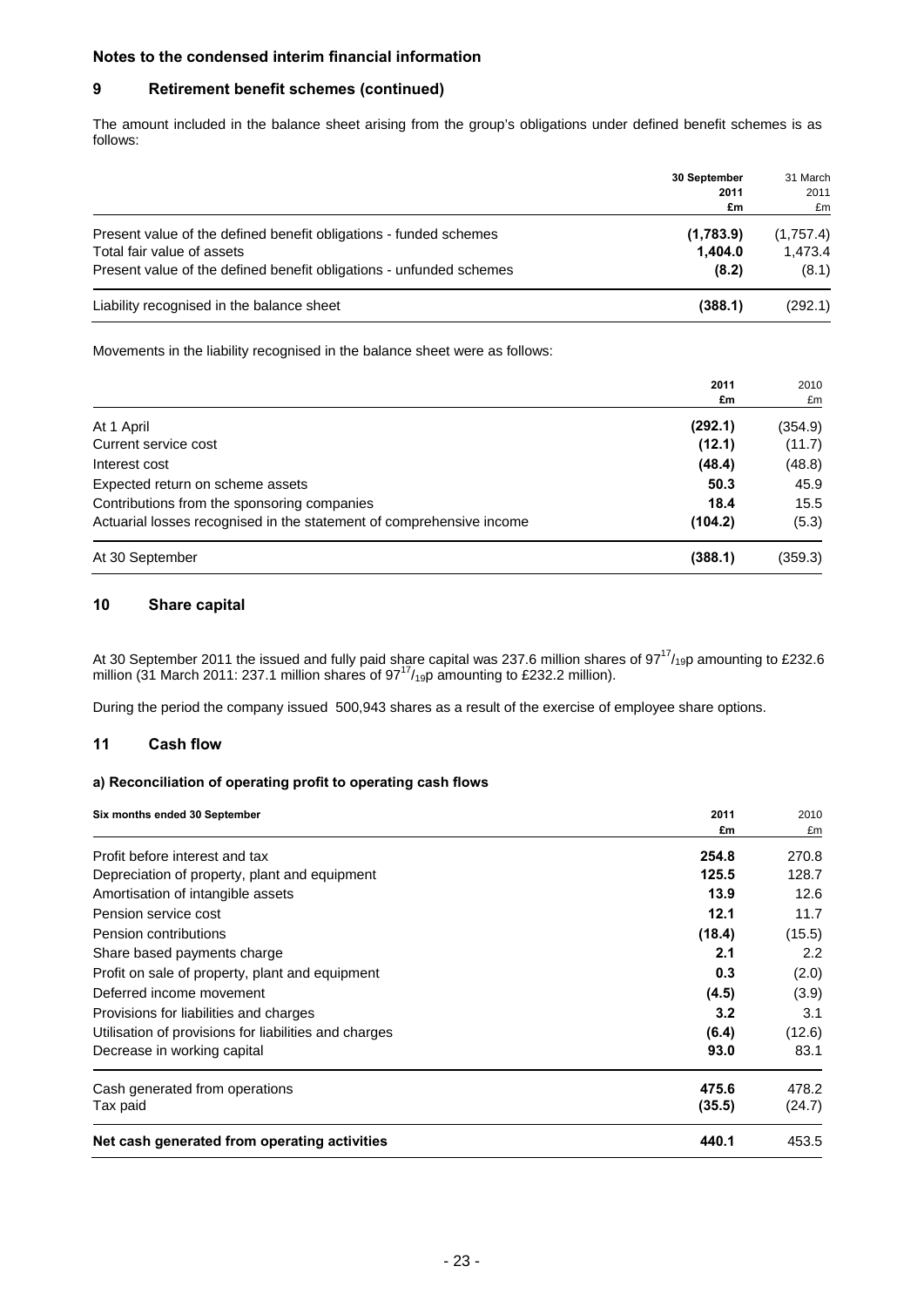### **11 Cash flow (continued)**

#### **b) Non cash transactions**

No additions to property, plant and equipment during the six months to September 2011 were financed by new finance leases (2010: nil).

#### **c) Exceptional cash flows**

The following cash flows arose from items classified as exceptional in the income statement:

| Six months ended 30 September | 2011<br>£m | 2010<br>£m     |
|-------------------------------|------------|----------------|
| Restructuring costs           | (7.1)      | (17.8)         |
| Charitable contribution       | ٠          | (1.0)          |
| Third party legal costs       | (3.3)      | $\blacksquare$ |
|                               | (10.4)     | (18.8)         |

#### **d) Reconciliation of movements in net debt**

|                                   | As at<br>1 April<br>2011<br>£m | Cash<br>Flow<br>£m       | Fair value<br>adjustments<br>£m | RPI uplift<br>on index<br>linked debt<br>£m | Foreign<br>exchange<br>£m | Other<br>non cash<br>movements<br>£m | As at 30<br>September<br>2011<br>£m |
|-----------------------------------|--------------------------------|--------------------------|---------------------------------|---------------------------------------------|---------------------------|--------------------------------------|-------------------------------------|
| Cash and cash equivalents         | 315.2                          | 97.4                     | -                               |                                             |                           |                                      | 412.6                               |
| Net cash and cash equivalents     | 315.2                          | 97.4                     | ۰                               |                                             |                           |                                      | 412.6                               |
| Bank loans                        | (846.8)                        | $\overline{\phantom{a}}$ | $\overline{\phantom{a}}$        | (3.7)                                       |                           | ٠                                    | (850.5)                             |
| Other loans                       | (3,230.9)                      | 4.9                      | (16.1)                          | (27.4)                                      | 16.3                      | (0.9)                                | (3,254.1)                           |
| Finance leases                    | (266.7)                        | 13.8                     |                                 | $\overline{\phantom{0}}$                    |                           | 0.4                                  | (252.5)                             |
| Cross currency swaps hedging debt | 160.4                          | ٠                        | 5.7                             | ۰                                           | ۰.                        | 19.6                                 | 185.7                               |
| Net debt                          | (3,868.8)                      | 116.1                    | (10.4)                          | (31.1)                                      | 16.3                      | 19.1                                 | (3,758.8)                           |

### **12 Post balance sheet events**

There were no significant post balance sheet events.

### **13 Contingent liabilities**

Details of the group's contingent liabilities were disclosed in the financial statements for the year ended 31 March 2011 which were approved on 27 May 2011. Except as noted below, there have been no significant developments relating to the contingent liabilities disclosed in those financial statements.

On 30 June 2011 the Drinking Water Inspectorate published its report on the results of its investigation of aspects of the services provided by Severn Trent Laboratories Limited from its Bridgend laboratory. No financial penalty was imposed on Severn Trent Laboratories as a result of this report and no further liability has arisen.

### **14 Related party transactions**

There have been no related party transactions that materially affected the financial position of performance of the group during the period.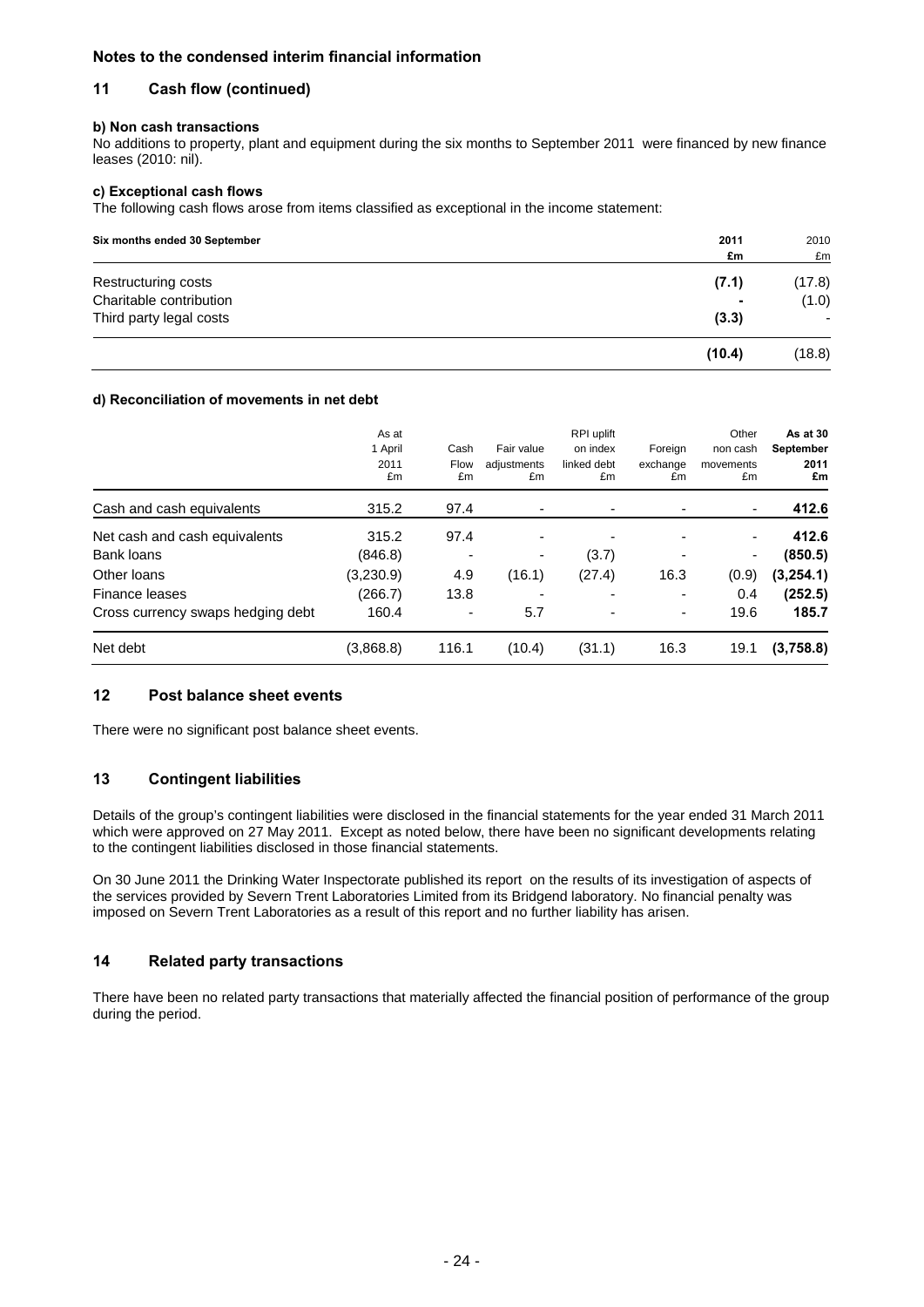#### **Responsibility statement**

We confirm to the best of our knowledge:

- (a) the condensed set of financial statements has been prepared in accordance with IAS 34 "Interim Financial Reporting"; and
- (b) the interim management report includes a fair review of the information required by Disclosure and Transparency Rules 4.2.7R and 4.2.8R of the United Kingdom Financial Services Authority.

Signed on behalf of the Board who approved the half yearly financial report on 24 November 2011.

Andrew Duff **Michael McKeon Chairman Finance Director Finance Director** 

Further copies of this half yearly financial report may be obtained from the Company Secretary, Severn Trent Plc, Severn Trent Centre, PO BOX 5309, Coventry, CV3 9FH or by emailing severntrent@equiniti.com.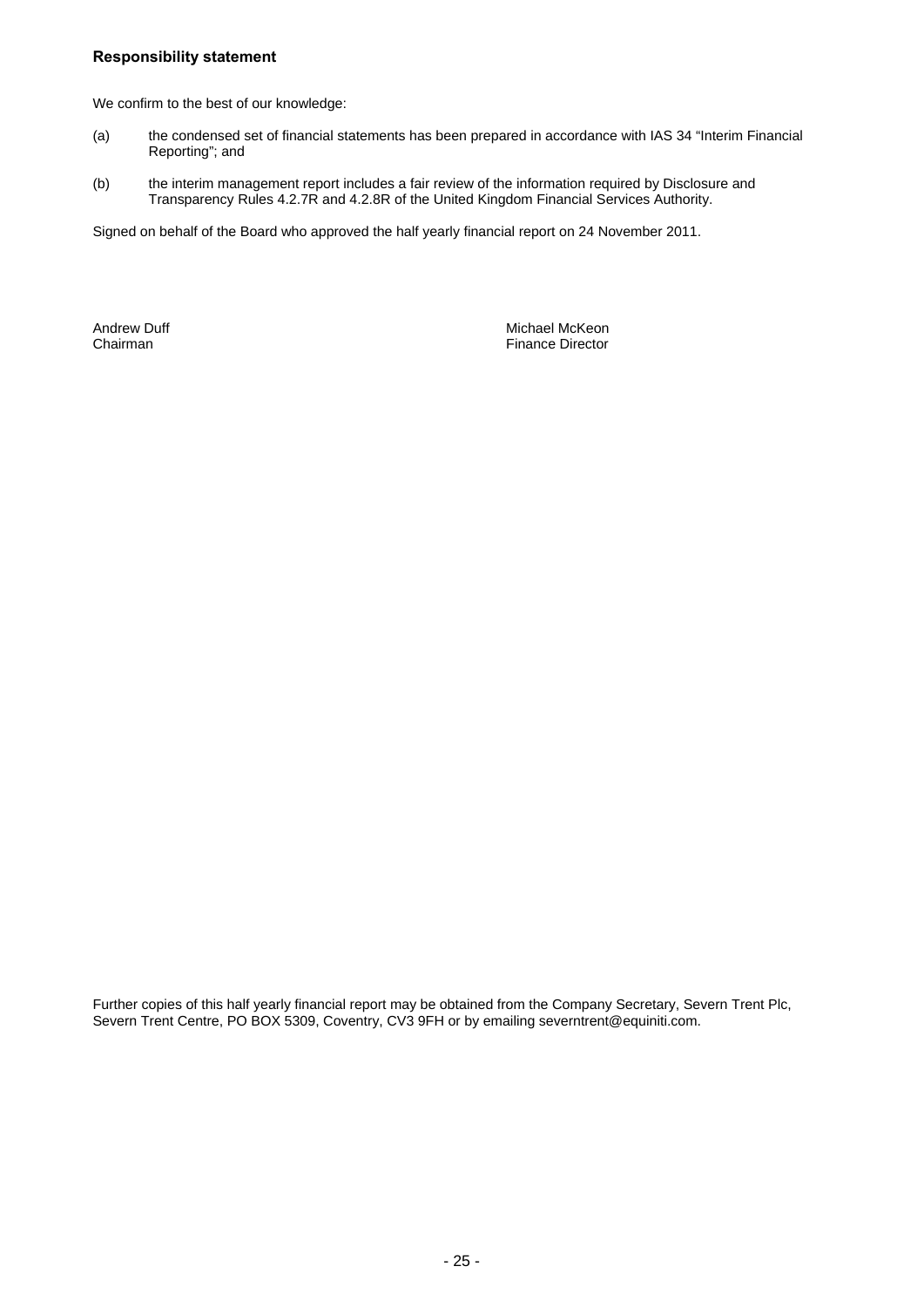### **INDEPENDENT REVIEW REPORT TO SEVERN TRENT PLC**

We have been engaged by the company to review the condensed set of financial statements in the half-yearly financial report for the six months ended 30 September 2011 which comprises the condensed consolidated income statement, the condensed consolidated statement of comprehensive income, the condensed consolidated statement of changes in equity, the condensed consolidated balance sheet, the condensed consolidated cash flow statement and related notes 1 to 14. We have read the other information contained in the half-yearly financial report and considered whether it contains any apparent misstatements or material inconsistencies with the information in the condensed set of financial statements.

This report is made solely to the company in accordance with International Standard on Review Engagements (UK and Ireland) 2410 "Review of Interim Financial Information Performed by the Independent Auditor of the Entity" issued by the Auditing Practices Board. Our work has been undertaken so that we might state to the company those matters we are required to state to them in an independent review report and for no other purpose. To the fullest extent permitted by law, we do not accept or assume responsibility to anyone other than the company, for our review work, for this report, or for the conclusions we have formed.

#### **Directors' responsibilities**

The half-yearly financial report is the responsibility of, and has been approved by, the directors. The directors are responsible for preparing the half-yearly financial report in accordance with the Disclosure and Transparency Rules of the United Kingdom's Financial Services Authority.

As disclosed in note 1, the annual financial statements of the group are prepared in accordance with IFRSs as adopted by the European Union. The condensed set of financial statements included in this half-yearly financial report has been prepared in accordance with International Accounting Standard 34, "Interim Financial Reporting," as adopted by the European Union.

#### **Our responsibility**

Our responsibility is to express to the company a conclusion on the condensed set of financial statements in the halfyearly financial report based on our review.

#### **Scope of Review**

We conducted our review in accordance with International Standard on Review Engagements (UK and Ireland) 2410, "Review of Interim Financial Information Performed by the Independent Auditor of the Entity" issued by the Auditing Practices Board for use in the United Kingdom. A review of interim financial information consists of making inquiries, primarily of persons responsible for financial and accounting matters, and applying analytical and other review procedures. A review is substantially less in scope than an audit conducted in accordance with International Standards on Auditing (UK and Ireland) and consequently does not enable us to obtain assurance that we would become aware of all significant matters that might be identified in an audit. Accordingly, we do not express an audit opinion.

#### **Conclusion**

Based on our review, nothing has come to our attention that causes us to believe that the condensed set of financial statements in the half-yearly financial report for the six months ended 30 September 2011 is not prepared, in all material respects, in accordance with International Accounting Standard 34 as adopted by the European Union and the Disclosure and Transparency Rules of the United Kingdom's Financial Services Authority.

#### **Deloitte LLP**  Chartered Accountants and Statutory Auditor London, UK 24 November 2011